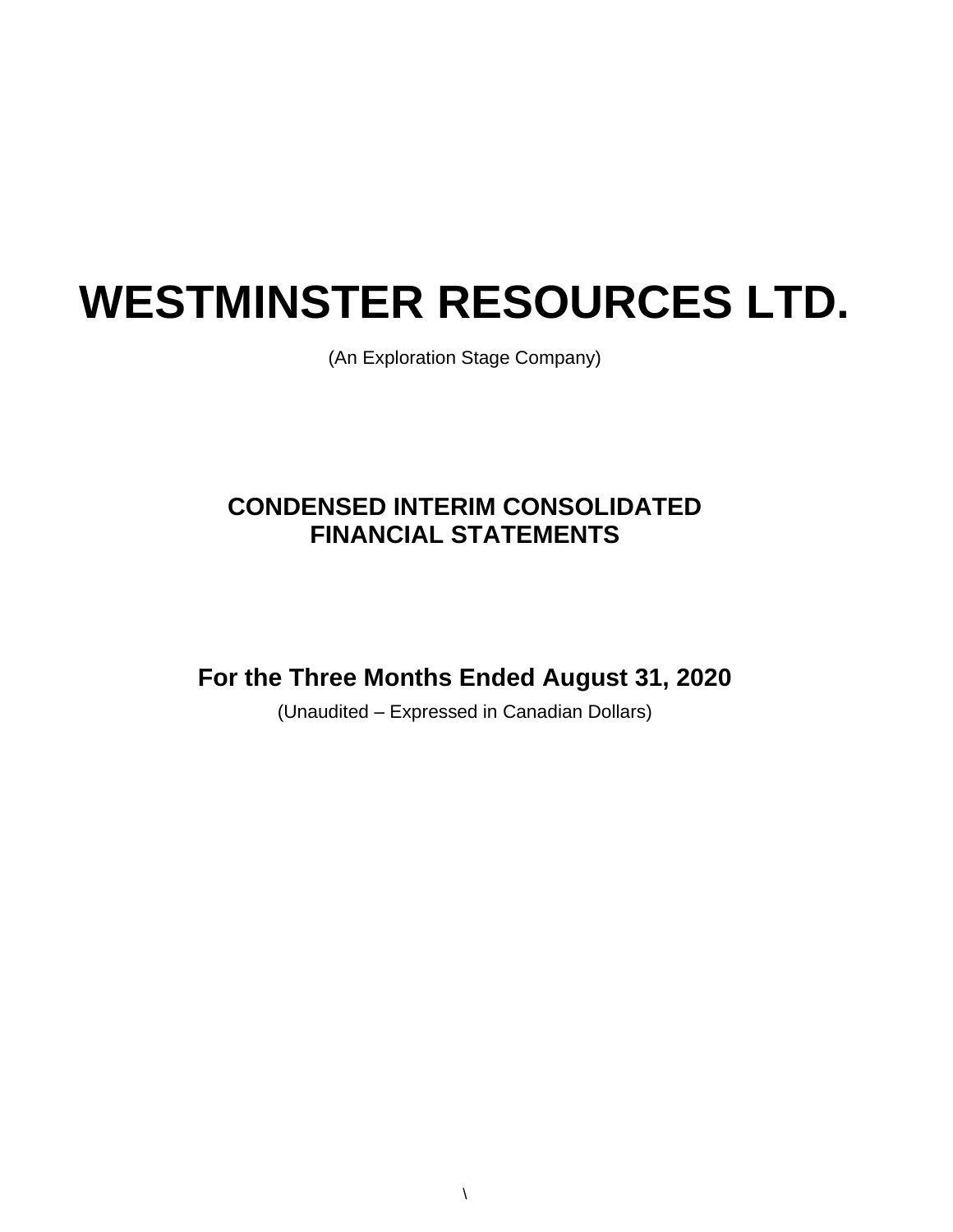#### **NOTICE OF NO AUDITOR REVIEW OF INTERIM FINANCIAL STATEMENTS**

In accordance with National Instrument 51-102, Part 4, subsection 4.3 (3) (a), if an auditor has not performed a review of these condensed consolidated interim financial statements, they must be accompanied by a notice indicating that the condensed consolidated interim financial statements have not been reviewed by an auditor.

The accompanying unaudited condensed interim financial statements of the Company have been prepared by and are the responsibility of the Company's management.

The Company's independent auditor has not performed a review of these condensed consolidated interim financial statements in accordance with the standards established by the Chartered Professional Accountants of Canada for a review of interim financial statements by an entity's auditor.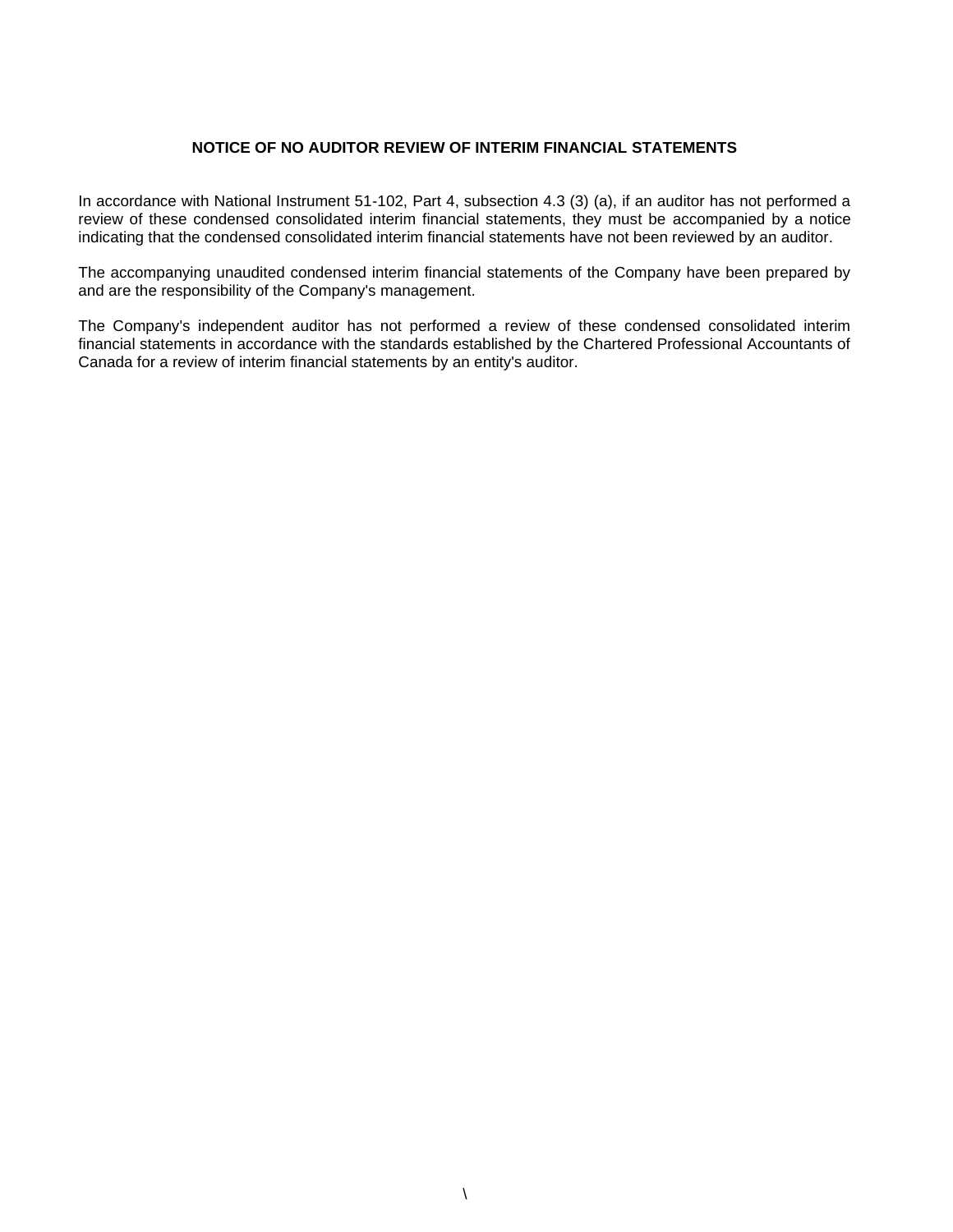### **Condensed Interim Consolidated Statements of Financial Position**

(Expressed in Canadian Dollars - Unaudited)

|                                            | <b>August 31, 2020</b> |              | May 31, 2020 |
|--------------------------------------------|------------------------|--------------|--------------|
| <b>Assets</b>                              |                        |              |              |
| <b>Current</b>                             |                        |              |              |
| Cash                                       | \$<br>23,280           | \$           | 10,047       |
| Accounts receivable (Note 6)               | 125,372                |              | 127,782      |
| Prepaid expenses                           | 3,992                  |              | 1,415        |
|                                            | 152,644                |              | 139,244      |
| <b>Non-Current</b>                         |                        |              |              |
| Office lease (Note 3)                      | 101,709                |              | 139,850      |
| Deposits                                   | 28,843                 |              | 28,843       |
| Equipment (Note 7)                         | 12,712                 |              | 13,340       |
| Exploration and evaluation assets (Note 4) | 3,186,339              |              | 3,186,339    |
|                                            | \$<br>3,482,247        | $\mathbb{S}$ | 3,507,616    |
| Liabilities and shareholders' equity       |                        |              |              |
| <b>Current liabilities</b>                 |                        |              |              |
| Accounts payable (Note 6)                  | \$<br>459,830          | $\mathbb{S}$ | 410,798      |
| Accrued liabilities (Note 6)               | 999,286                |              | 972,661      |
| Lease liability (Note 3)                   | 109,399                |              | 148,587      |
| Short-term borrowing (Note 8)              | 181,390                |              | 144,218      |
|                                            | 1,749,905              |              | 1,676,264    |
| Shareholders' equity                       |                        |              |              |
| Share capital (Note 5)                     | 22,505,856             |              | 22,505,856   |
| Reserves (Note 5)                          | 2,289,468              |              | 2,289,468    |
| Deficit                                    | (23,062,982)           |              | (22,963,972) |
|                                            | 1,732,342              |              | 1,831,352    |
|                                            | \$<br>3,482,247        | \$           | 3,507,616    |
|                                            |                        |              |              |

*Nature of Operations and Going Concern – Note 1 Subsequent Events – Note 13*

Approved on behalf of the Board of Directors:

Signed *"Jason Cubitt"*, Director Signed *" Fred Tejada"*, Director

*The accompanying notes are an integral part of the condensed interim consolidated financial statements.*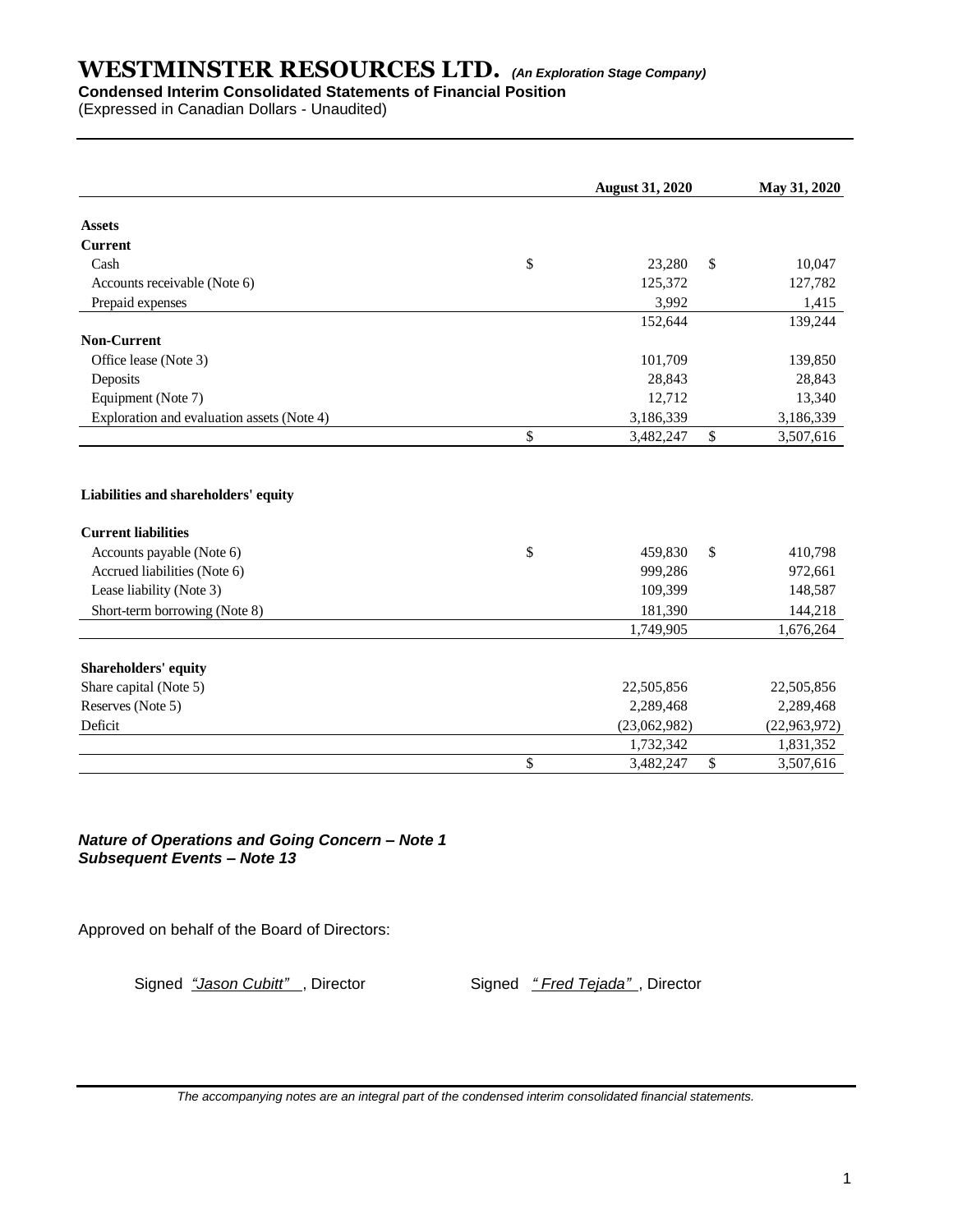#### **Condensed Interim Consolidated Statements of Loss and Comprehensive Loss**

(Expressed in Canadian Dollars- Unaudited)

|                                              | Three Months Ended August 31, |            |
|----------------------------------------------|-------------------------------|------------|
|                                              | 2020                          | 2019       |
| <b>Expenses</b>                              |                               |            |
| Consulting fees (Note 6)                     | \$<br>54,000 \$               | 98,248     |
| Management fees (Note 6)                     |                               | 30,000     |
| Office                                       | 2,957                         | 8,778      |
| Accounting, audit and legal                  | 15,246                        | 1,600      |
| Regulatory and filing fees                   | 232                           | 8,944      |
| Bank charges and interest                    | 3,192                         | 79         |
| Sublease office rent income (Note 3)         | (8,800)                       | (40,993)   |
| Accretion of office lease liability (Note 3) | 3,390                         | 5,661      |
| Amortization of right-of-use asset (Note 3)  | 38,141                        | 34,948     |
| Amortization of equipment (Note 7)           | 628                           | 833        |
| Operating loss                               | (108,986)                     | (148,098)  |
| Other income (expenses)                      |                               |            |
| Foreign exchange loss                        | 9,976                         | (15,915)   |
| <b>Total loss and comprehensive loss</b>     | \$<br>$(99,010)$ \$           | (164, 013) |
| Loss per common share, basic and diluted     | \$<br>$(0.01)$ \$             | (0.02)     |
| Weighted average number of common            |                               |            |
| shares outstanding -basic and diluted        | 9,454,099                     | 9,454,099  |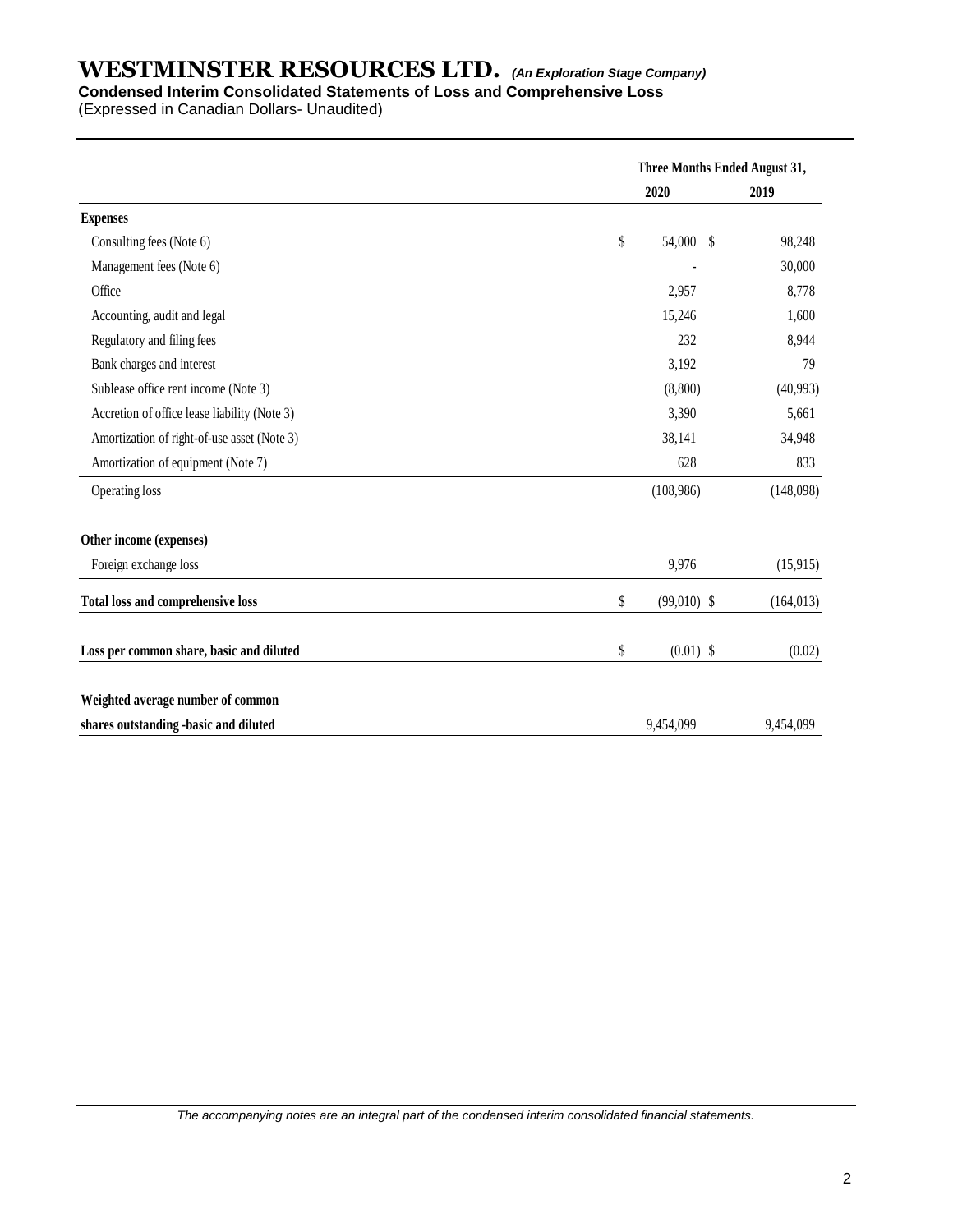#### **Condensed Interim Consolidated Statements of Changes in Shareholders' Equity**

(Expressed in Canadian Dollars- Unaudited)

|                                            |               | <b>Share Capital</b> |               |  |                 |                     |                               |  |
|--------------------------------------------|---------------|----------------------|---------------|--|-----------------|---------------------|-------------------------------|--|
|                                            | <b>Number</b> |                      | Amount        |  | <b>Reserves</b> | <b>Deficit</b>      | Total shareholder's<br>equity |  |
| <b>Balance - May 31, 2019</b>              | 9,454,099 \$  |                      | 22,506,606 \$ |  | 2,289,468 \$    | $(22, 472, 357)$ \$ | 2,323,717                     |  |
| Loss and comprehensive loss for the period |               |                      |               |  |                 | (164, 013)          | (164, 013)                    |  |
| <b>Balance - August 31, 2019</b>           | 9,454,099 \$  |                      | 22,506,606 \$ |  | 2,289,468       | $(22,636,370)$ \$   | 2,159,704                     |  |
| <b>Balance - May 31, 2020</b>              | 9,454,099 \$  |                      | 22,505,856 \$ |  | 2,289,468 \$    | $(22,963,972)$ \$   | 1,831,352                     |  |
| Loss and comprehensive loss for the period |               |                      |               |  |                 | (99,010)            | (99,010)                      |  |
| Balance - August 31, 2020                  | 9,454,099 \$  |                      | 22,505,856 \$ |  | 2,289,468       | $(23,062,982)$ \$   | 1,732,342                     |  |

 *The accompanying notes are an integral part of the condensed interim consolidated financial statements.*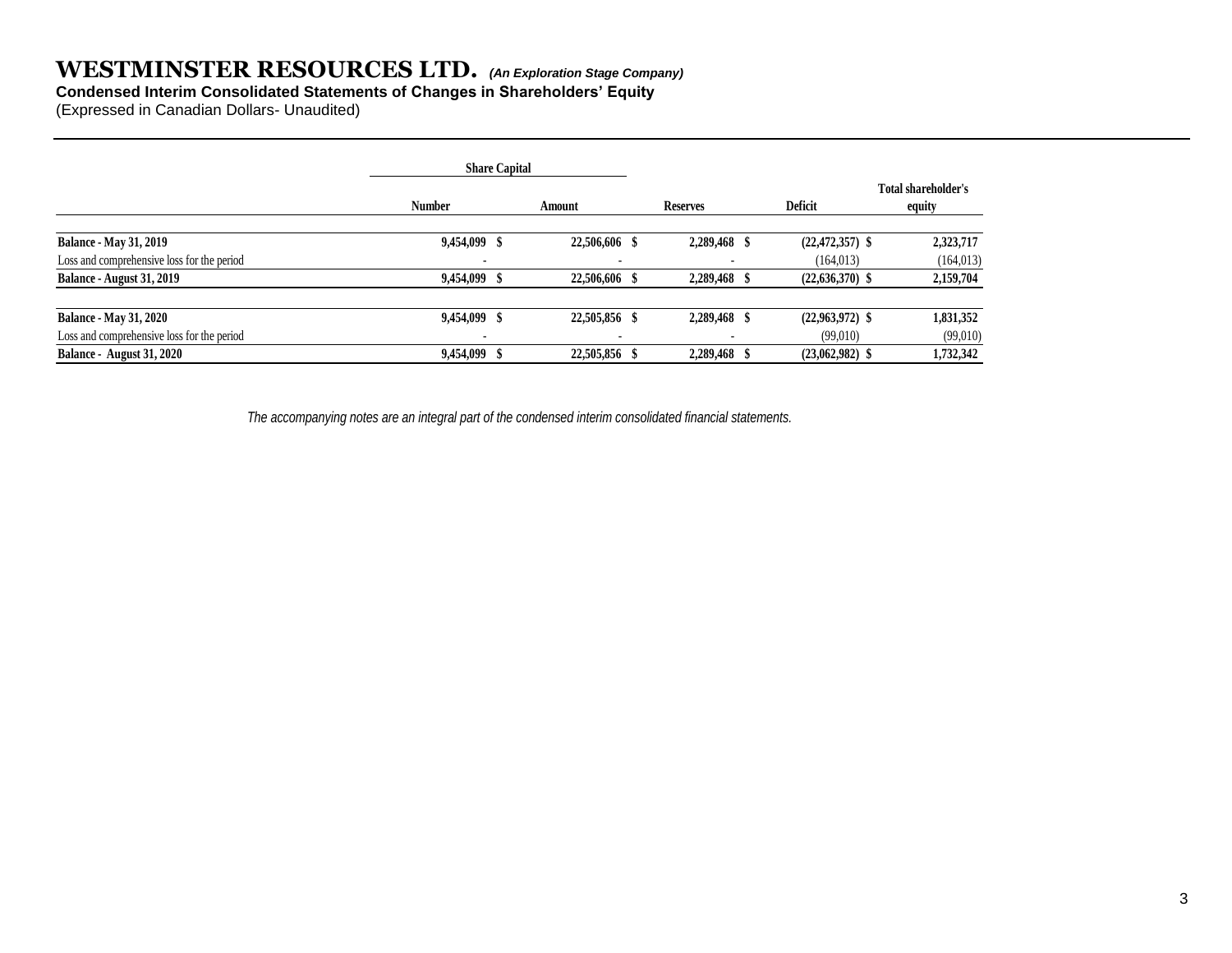### **Condensed Interim Consolidated Statements of Cash Flows**

(Expressed in Canadian Dollars- Unaudited)

|                                                                                    | For the Three Months Ended |                       |  |  |
|------------------------------------------------------------------------------------|----------------------------|-----------------------|--|--|
|                                                                                    | <b>August 31, 2020</b>     | <b>August 31,2019</b> |  |  |
| <b>Cash flows from operating activities</b>                                        |                            |                       |  |  |
| Loss for the period                                                                | \$<br>$(99,010)$ \$        | (164, 013)            |  |  |
| Items not affecting cash:                                                          |                            |                       |  |  |
| Amortization of equipment                                                          | 628                        | 35,781                |  |  |
| Amortization of right-of-use asset                                                 | 38,141                     |                       |  |  |
| Accretion of office lease liability                                                | 3,390                      | 5,661                 |  |  |
| Accrued interest on short-term borrowing                                           | 1,672                      |                       |  |  |
| Changes in non-cash working capital items:                                         |                            |                       |  |  |
| Decrease in receivables                                                            | 2,410                      | (1,612)               |  |  |
| Decrease in prepaid expenses and deposits                                          | (2,577)                    | 750                   |  |  |
| Increase in accounts payable/accrued liabilities/short-term borrowings             | 75,657                     | 198,957               |  |  |
| Net cash provided by operating activities                                          | 20,311                     | 75,524                |  |  |
|                                                                                    |                            |                       |  |  |
| Cash flows from investing activities                                               |                            |                       |  |  |
| Lease payments                                                                     |                            | (41, 542)             |  |  |
| Exploration and evaluation assets                                                  |                            | (26, 506)             |  |  |
| Net cash used in investing activities                                              |                            | (68,048)              |  |  |
| <b>Cash flows from ficancing activities</b>                                        |                            |                       |  |  |
| Short-term borrowing                                                               | 35,500                     |                       |  |  |
| Lease payments                                                                     | (42, 578)                  |                       |  |  |
| Net cash used in financing activities                                              | (7,078)                    |                       |  |  |
|                                                                                    |                            |                       |  |  |
| Net change in cash for the period                                                  | 13,233                     | 7,476                 |  |  |
| Cash - beginning of the period                                                     | 10,047                     | 9,719                 |  |  |
| Cash - end of the period                                                           | \$<br>23,280 \$            | 17,195                |  |  |
|                                                                                    |                            |                       |  |  |
| Supplemental cash flow information<br>Cash paid for interest and income taxes      |                            |                       |  |  |
|                                                                                    | \$<br>\$                   |                       |  |  |
| Exploration and evaluation assets accrued through accounts payable and liabilities | \$<br>135,263<br>\$        | 135,263               |  |  |

*The accompanying notes are an integral part of the condensed interim consolidated financial statements.*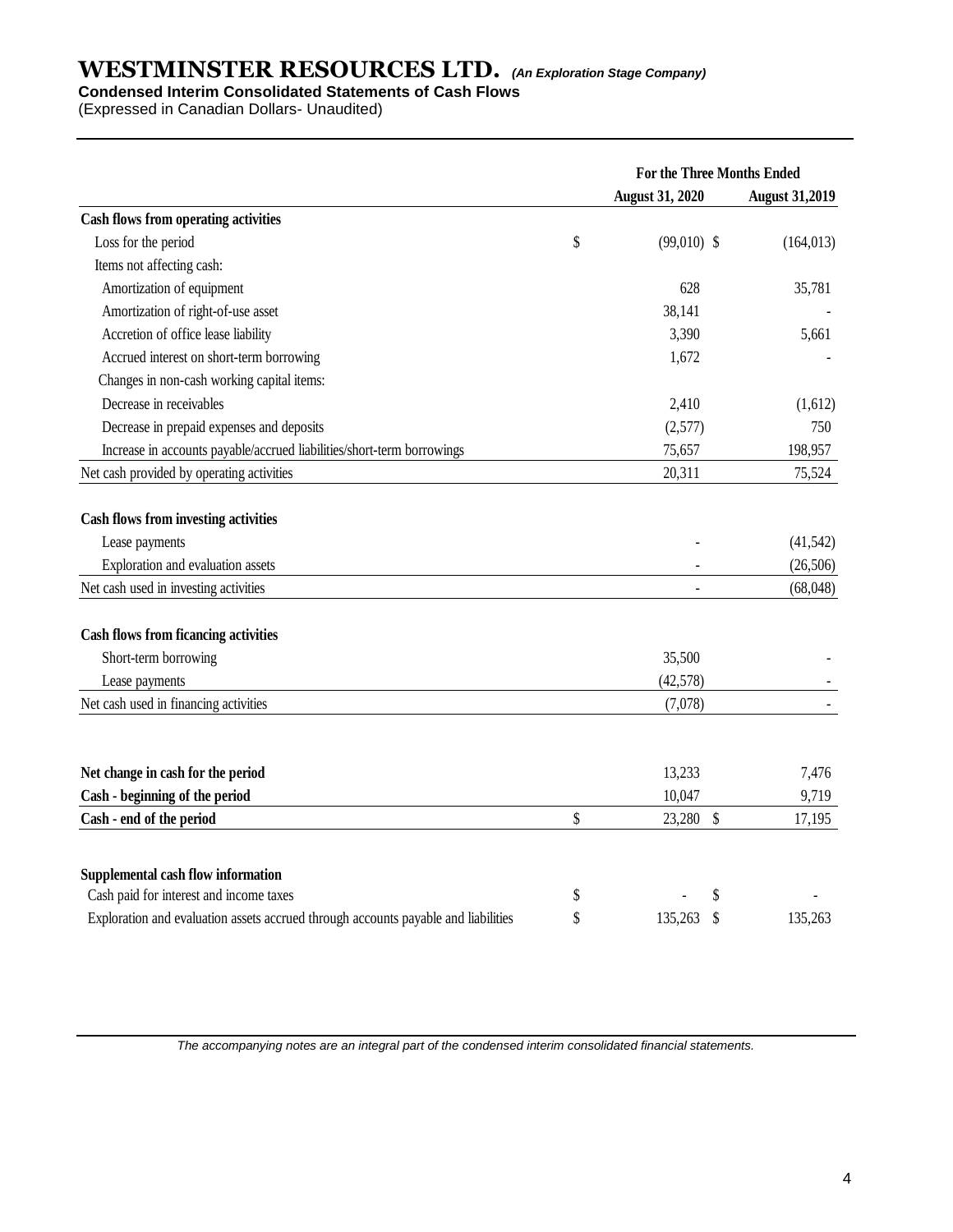(Expressed in Canadian Dollars- Unaudited)

#### **1. Nature of Operations and Going Concern**

Westminster Resources Ltd. *(an Exploration Stage Company)* was incorporated under the *Business Corporations Act* of British Columbia, Canada on December 1, 2005 and maintains its corporate head office at Suite 1100 - 595 Howe Street, Vancouver, British Columbia, V6C 2T5. The Company's common shares are listed on the TSX Venture Exchange (TSX.V: WMR) in Canada. Westminster Resources Ltd. and its subsidiaries (collectively referred to as the "Company" or "Westminster") are principally engaged in the acquisition, and exploration of mineral properties as described herein.

Effective August 29, 2019, the Company consolidated its common shares on a 5:1 basis. These consolidated financial statements retroactively reflect the share consolidation.

These condensed interim consolidated financial statements have been prepared on a going concern basis, which presumes the realization of assets and discharge of liabilities in the normal course of business for the foreseeable future. However, there are factors that management has identified that may cast significant doubt on the entities ability to continue as a going concern.

For the three months ended August 31, 2020, the Company reported a loss of \$99,010 (2019 – \$164,013) and an accumulated deficit of \$23,062,982 (May 31, 2020 – \$22,963,972). As at August 31, 2020, the Company had negative working capital of \$1,597,261 (May 31, 2020 – \$1,537,020). The Company has no source of operating cash flow and relies on issuances of equity to finance operations, including exploration of its exploration and evaluation ("E&E") assets.

The ability of the Company to continue as a going concern and meet its commitments as they become due, including completion of the acquisition and exploration of its E&E assets, is dependent on the Company's ability to obtain the necessary financing. Management is planning to raise additional capital to finance operations and expected growth, if necessary, or alternatively to dispose of its interests in certain properties. The outcome of these matters cannot be predicted at this time. If the Company is unable to obtain additional financing, the Company may be unable to continue as a going concern.

The business of mining exploration involves a high degree of risk and there is no assurance that current exploration projects will result in future profitable mining operations. The Company has significant cash requirements to meet its administrative overhead, pay its liabilities and maintain its E&E assets. The recoverability of amounts shown for E&E assets is dependent on several factors. These include the discovery of economically recoverable reserves, the ability of the Company to obtain the necessary financing to complete the development of these properties and future profitable production or proceeds from disposition of E&E assets.

In March 2020, there was a global pandemic outbreak of COVID-19. The actual and threatened spread of the virus globally has had a material adverse effect on the global economy and specifically, the regional economies in which the Company operates. The pandemic could result in delays in the course of business, including potential delays to its business plans and activities, and continue to have a negative impact on the stock market, including trading prices of the Company's shares and its ability to raise new capital. These uncertainties raise substantial doubt upon the Company's ability to continue as a going concern and realize its assets and settle its liabilities and commitments in the normal course of business.

These condensed interim consolidated financial statements have been prepared in accordance with International Financial Reporting Standards ("IFRS") applicable to a going concern. Accordingly, they do not give effect to adjustments that may be necessary should the Company be unable to continue as a going concern, and therefore, be required to realize its assets and liquidate its liabilities and commitments in other than the normal course of business.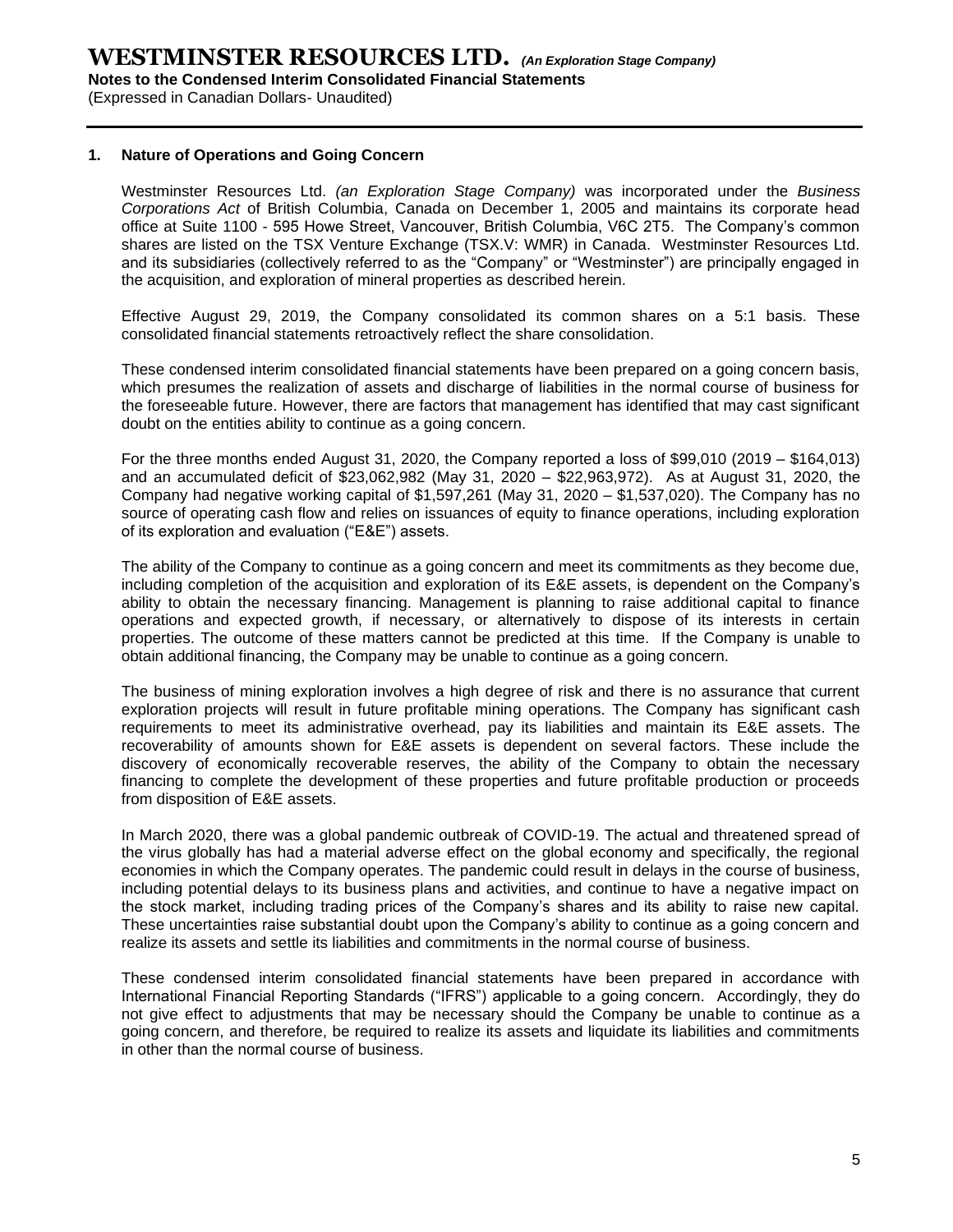**Notes to the Condensed Interim Consolidated Financial Statements**

For the three months ended August 31, 2020

(Expressed in Canadian Dollars- Unaudited)

#### **2. Basis of Presentation and Statement of Compliance**

These unaudited condensed interim consolidated financial statements have been prepared in accordance with IFRS applicable to the preparation of interim financial statements, including International Accounting Standards 34, Interim Financial Reporting, as issued by the International Accounting Standards Board ("IASB"). The accounting policies applied in the preparation of these unaudited condensed interim consolidated financial statements are consistent with those applied and disclosed in the Company's audited consolidated financial statements for the year ended May 31, 2020, except as noted below. These unaudited condensed interim financial statements should be read in conjunction with the Company's audited consolidated financial statements for the year ended May 31, 2020, which have been prepared in accordance with IFRS as issued by the IASB.

These condensed interim consolidated financial statements were authorized for issue by the Company's Board of Directors on October 27, 2020.

These condensed interim consolidated financial statements have been prepared on a historical cost basis, except for financial instruments classified as fair value through profit or loss ("FVTPL"), which are stated at their fair value. In addition, these consolidated financial statements have been prepared using the accrual basis of accounting, except for cash flow information.

The condensed interim consolidated financial statements are presented in Canadian dollars, which is also the functional currency of the Company, Minera Westminster and Servicios Westminster. The functional currency of Westminster Peru is the US Dollar.

The preparation of condensed interim financial statements requires the use of certain critical accounting estimates. It also requires management to exercise judgement in applying the Company's accounting policies.

These condensed interim consolidated financial statements include the accounts of the Company and its wholly-owned integrated subsidiaries, Minera Westminster, S.A. de C.V. ("Minera Westminster") and Servicios Westminster, S.A. de C.V. ("Servicios Westminster") and Westminster Peru SAC. All significant inter-company balances and transactions have been eliminated upon consolidation.

Subsidiaries are all entities over which the Company has control. The Company controls an entity when the Company is exposed to, or had rights to, variable returns from its involvement with the entity and has the ability to affect those returns through its power over the entity.

#### **3. Significant Accounting Policies, New Standards and Interpretations**

#### a) Sources of Estimation Uncertainty

Significant assumptions about the future and the other sources of estimation uncertainty that management has made at the statement of financial position date, that could result in a material adjustment to the carrying amounts of assets and liabilities, in the event that actual results differ from the assumptions made, relate to, but are not limited to, the following:

#### (i) Realization of mineral property interests

The Company assesses its E&E assets for possible impairment if there are events or changes in circumstances that indicate that carrying values of assets may not be recoverable, at each reporting period. The assessment of any impairment of E&E asset is dependent upon estimates of recoverable amounts that take into account factors such as reserves, economic and market conditions, timing of cash flows and useful lives of assets and their related salvage values.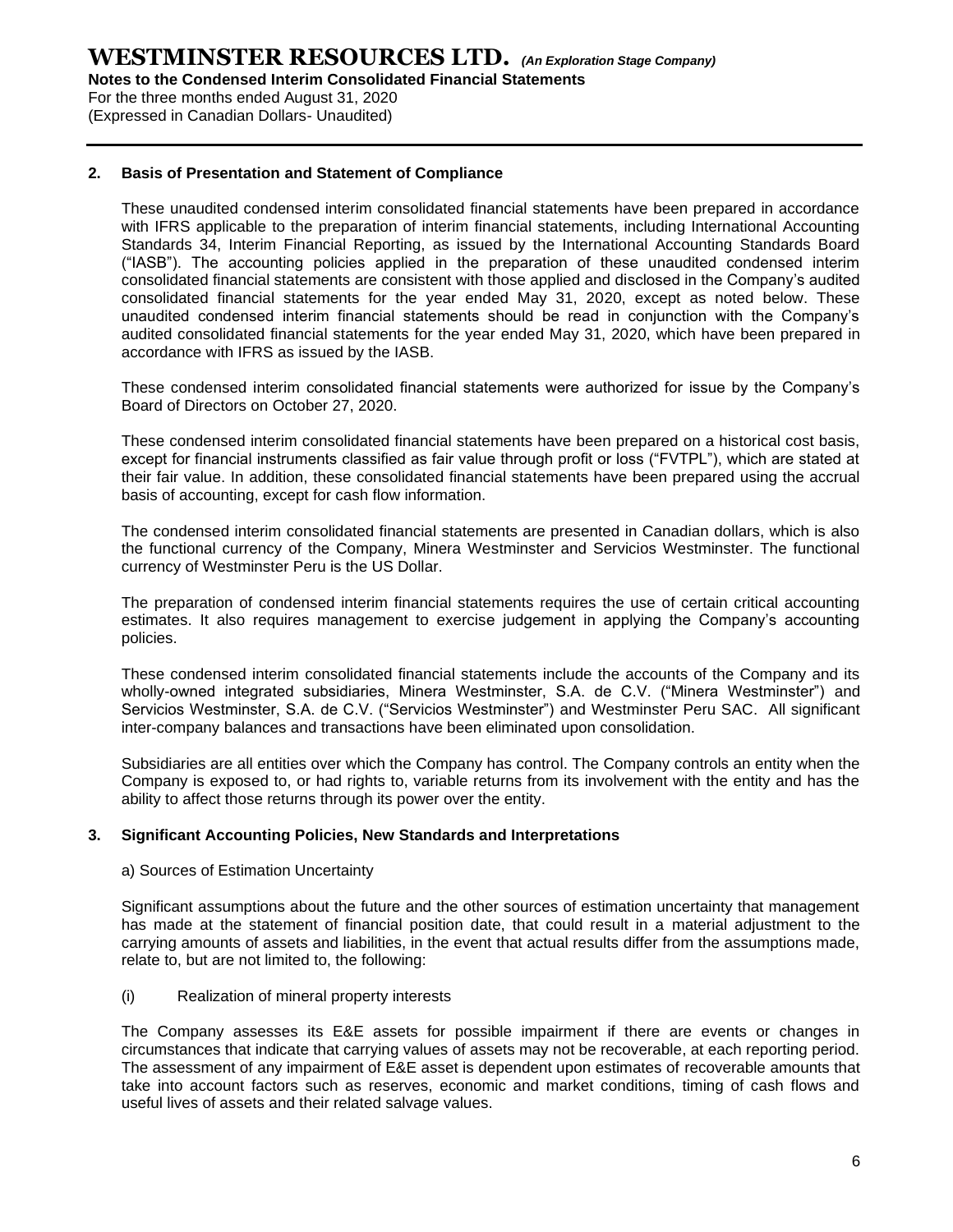**Notes to the Condensed Interim Consolidated Financial Statements**

For the three months ended August 31, 2020

(Expressed in Canadian Dollars- Unaudited)

#### **3. Significant Accounting Policies, New Standards and Interpretations** (continued)

a) Sources of Estimation Uncertainty (continued)

#### (ii) Site restoration obligations

Provisions are recorded when a present legal or constructive obligation exists as a result of past events where it is possible that an outflow of resources embodying economic benefits will be required to settle the obligation and a reliable estimate of the amount of obligation can be made.

Restoration liabilities include an estimate of the future cost associated with the reclamation of the property, discounted to its present value, and capitalized as part of the cost of exploration assets. The estimated costs are based on the present value of the expenditure expected to be incurred. Changes in the discount rate, estimated timing of reclamation costs, or cost estimates are dealt with prospectively by recording a change in estimate, and corresponding adjustment to the exploration assets. The accretion on the reclamation provision is included in the reclamation liability.

As at August 31, 2020, the Company is not aware of any existing environmental obligations related to any of its current or former exploration properties that may result in a liability to the Company.

(iii) Valuation of share-based payments

The Company uses the Black-Scholes Option Pricing Model for valuation of share-based payments. Option pricing models require the input of subjective assumptions including expected price volatility, interest rate and forfeiture rate. Changes in the input assumptions could materially affect the fair value estimate and the Company's earnings and equity reserves, and therefore the existing models do not necessarily provide an accurate single measure of the actual fair value of the Company's stock options and warrants.

(iv) Income taxes

In assessing the probability of realizing income tax assets, management makes estimates related to expectations of future taxable income, applicable tax opportunities, expected timing of reversals of existing temporary differences and likelihood that tax positions taken will be sustained upon examination by applicable tax authorities. In making its assessments, management gives additional weight to positive and negative evidence that can be objectively verified. Changes in economic conditions, metal prices and other factors could result in revisions to the estimates of the benefits to be realized or the timing of utilizing losses.

#### b) Critical Accounting Judgments

Significant judgments about the future and other sources of judgment uncertainty that management has made at the statements of financial position date, that could result in a material adjustment to the carrying amounts of assets and liabilities, in the event that actual results differ from judgments made, relate to, but are not limited to, the following:

#### (i) Impairment assessment

The Company assesses its exploration and evaluation assets for possible impairment if there are events or changes in circumstances that indicate that carrying values of the assets may not be recoverable, at each reporting period. The assessment of any impairment of equipment and exploration and evaluation assets is dependent upon estimates of recoverable amounts that take into account factors such as reserves, economic and market conditions, timing of cash flows, and the useful lives of assets and their related salvage values.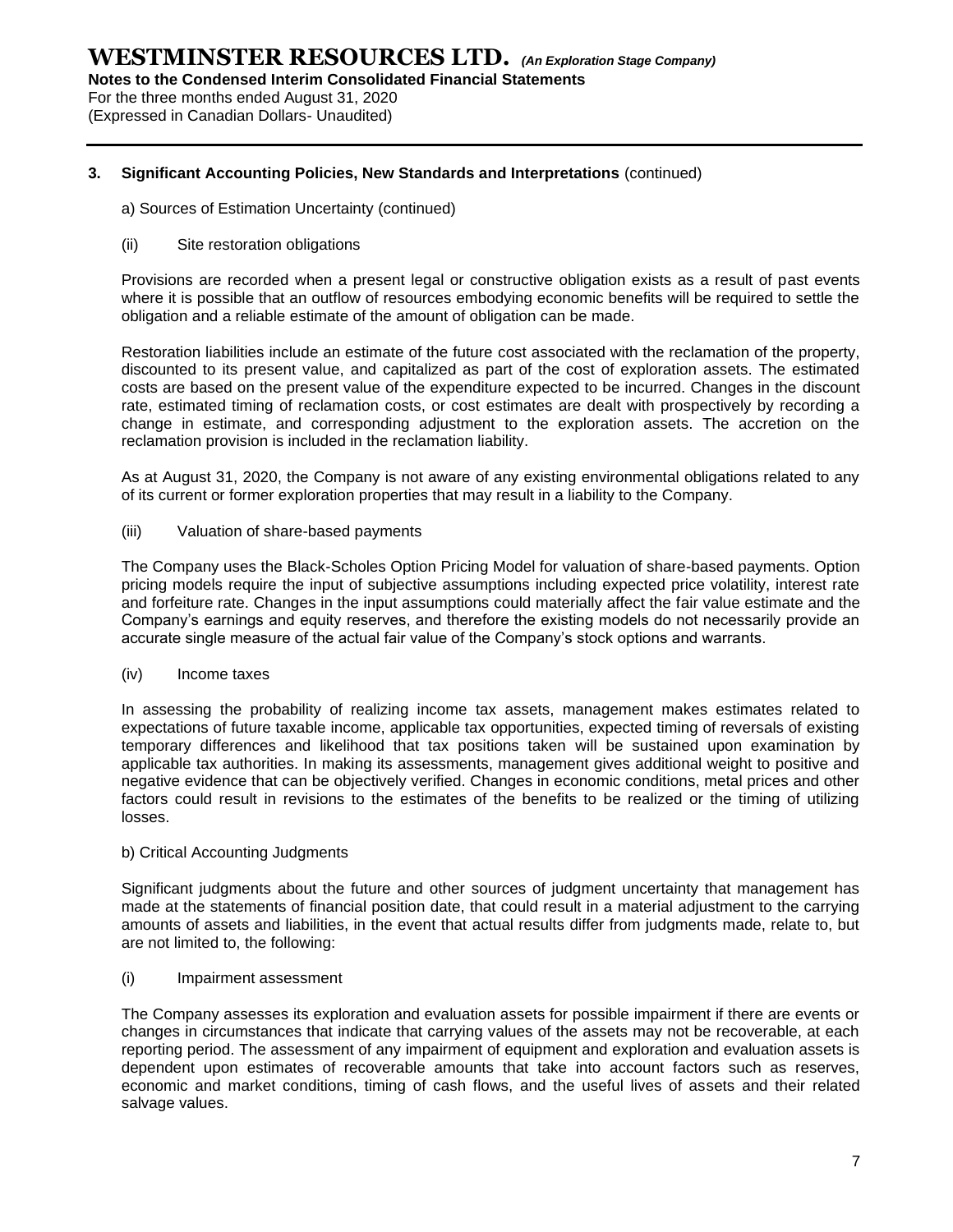**Notes to the Condensed Interim Consolidated Financial Statements**

For the three months ended August 31, 2020

(Expressed in Canadian Dollars- Unaudited)

#### **3. Significant Accounting Policies, New Standards and Interpretations** (continued)

- b) Critical Accounting Judgments (continued)
- (ii) Recoverability of amounts receivable

The balance in amounts receivable includes GST and amounts due from a related party for rent and other shared expenses. At each financial position reporting date, the carrying amounts of the Company's amounts receivable are reviewed to determine whether there is any indication that those assets are impaired. The Company uses judgment in determining whether there are facts and circumstances suggesting that the carrying amounts of its amounts receivable may exceed the recoverable amount.

(iii) Assessment of going concern

The assessment of the Company's ability to continue as a going concern and to raise sufficient funds to pay for its ongoing operating expenditures, meet its liabilities for the ensuing year, and to fund planned and contractual exploration programs, involves significant judgment based on historical experience and other factors, including expectation of future events that are believed to be reasonable under the circumstances.

(iv) Assessment of functional currency

The Company uses judgment in determining its functional currency. International Accounting Standards ("IAS") 21 The Effects of Changes in Foreign Exchange Rates defines the functional currency as the currency of the primary economic environment in which an entity operates. IAS 21 requires the determination of functional currency to be performed on an entity by entity basis, based on various primary and secondary factors. In identifying the functional currency of the parent and of its subsidiaries, management considered the currency that mainly influences the cost of undertaking the business activities in each jurisdiction in which the Company operates.

- c) Financial Instruments
- (i) Classification

The Company classifies its financial instruments in the following categories: at fair value through profit and loss ("FVTPL"), at fair value through other comprehensive income (loss) ("FVTOCI") or at amortized cost. The Company determines the classification of financial assets at initial recognition. The classification of debt instruments is driven by the Company's business model for managing the financial assets and their contractual cash flow characteristics. Equity instruments that are held for trading are classified as FVTPL. For other equity instruments, on the day of acquisition the Company can make an irrevocable election (on an instrument-by-instrument basis) to designate them as at FVTOCI. Financial liabilities are measured at amortized cost, unless they are required to be measured at FVTPL (such as instruments held for trading or derivatives) or if the Company has opted to measure them at FVTPL.

The following table shows the original classification under IFRS 9:

| Financial assets/liabilities             | Classification |
|------------------------------------------|----------------|
| Cash                                     | <b>FVTPL</b>   |
| Accounts receivable                      | Amortized cost |
| Accounts payable and accrued liabilities | Amortized cost |
| Short-term borrowing                     | Amortized cost |

The adoption of IFRS 9 resulted in no impact to the opening accumulated deficit nor to the opening balance of accumulated comprehensive income on June 1, 2018.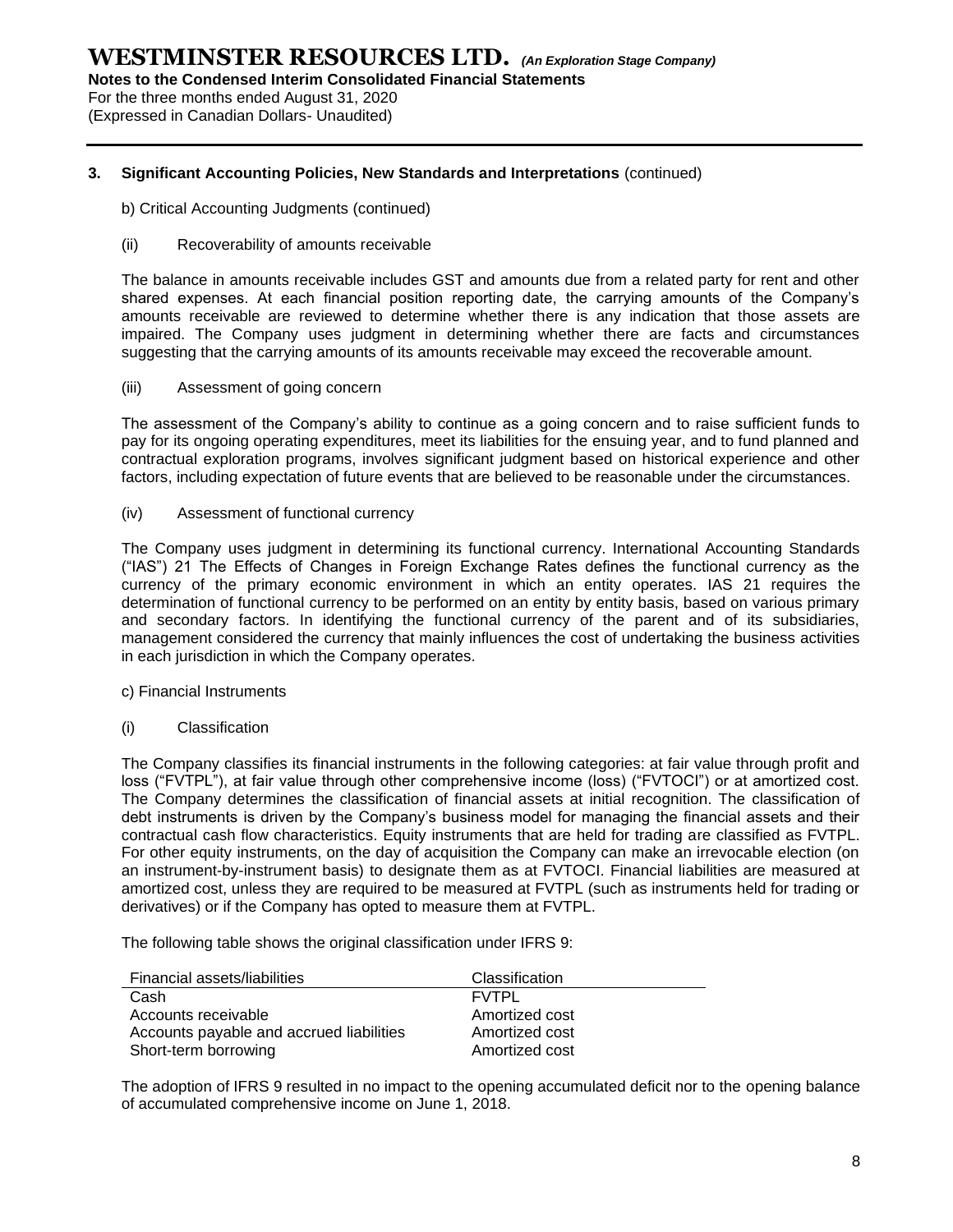**Notes to the Condensed Interim Consolidated Financial Statements**

For the three months ended August 31, 2020 (Expressed in Canadian Dollars- Unaudited)

## **3. Significant Accounting Policies, New Standards and Interpretations** (continued)

- c) Financial Instruments (continued)
- (ii) Measurement

#### Financial assets and liabilities at amortized cost

Financial assets and liabilities at amortized cost are initially recognized at fair value plus or minus transaction costs, respectively, and subsequently carried at amortized cost less any impairment.

#### Financial assets and liabilities at FVTPL

Financial assets and liabilities carried at FVTPL are initially recorded at fair value and transaction costs are expensed in the statements of loss and comprehensive loss. Realized and unrealized gains and losses arising from changes in the fair value of the financial assets and liabilities held at FVTPL are included in the statements of loss and comprehensive loss in the period in which they arise.

#### Debt investments at FVTOCI

These assets are subsequently measured at fair value. Interest income calculated using the effective interest method, foreign exchange gains and losses and impairment are recognised in profit or loss. Other net gains and losses are recognised in OCI. On derecognition, gains and losses accumulated in OCI are reclassified to profit or loss.

#### Equity investments at FVTOCI

These assets are subsequently measured at fair value. Dividends are recognised as income in profit or loss unless the dividend clearly represents a recovery of part of the cost of the investment. Other net gains and losses are recognised in OCI and are never reclassified to profit or loss.

(iii) Impairment of financial assets at amortized cost

The Company recognizes a loss allowance for expected credit losses on financial assets that are measured at amortized cost. At each reporting date, the Company measures the loss allowance for the financial asset at an amount equal to the lifetime expected credit losses if the credit risk on the financial asset has increased significantly since initial recognition. If at the reporting date, the financial asset has not increased significantly since initial recognition, the Company measures the loss allowance for the financial asset at an amount equal to the twelve month expected credit losses. The Company shall recognize in the statements of loss and comprehensive loss, as an impairment gain or loss, the amount of expected credit losses (or reversal) that is required to adjust the loss allowance at the reporting date to the amount that is required to be recognized.

(iv) Derecognition

#### Financial assets

The Company derecognizes financial assets only when the contractual rights to cash flows from the financial assets expire, or when it transfers the financial assets and substantially all of the associated risks and rewards of ownership to another entity.

#### Financial liabilities

The Company derecognizes a financial liability when its contractual obligations are discharged or cancelled, or expire. The Company also derecognizes a financial liability when the terms of the liability are modified such that the terms and / or cash flows of the modified instrument are substantially different, in which case a new financial liability based on the modified terms is recognized at fair value.

Gains and losses on derecognition are generally recognized in profit or loss.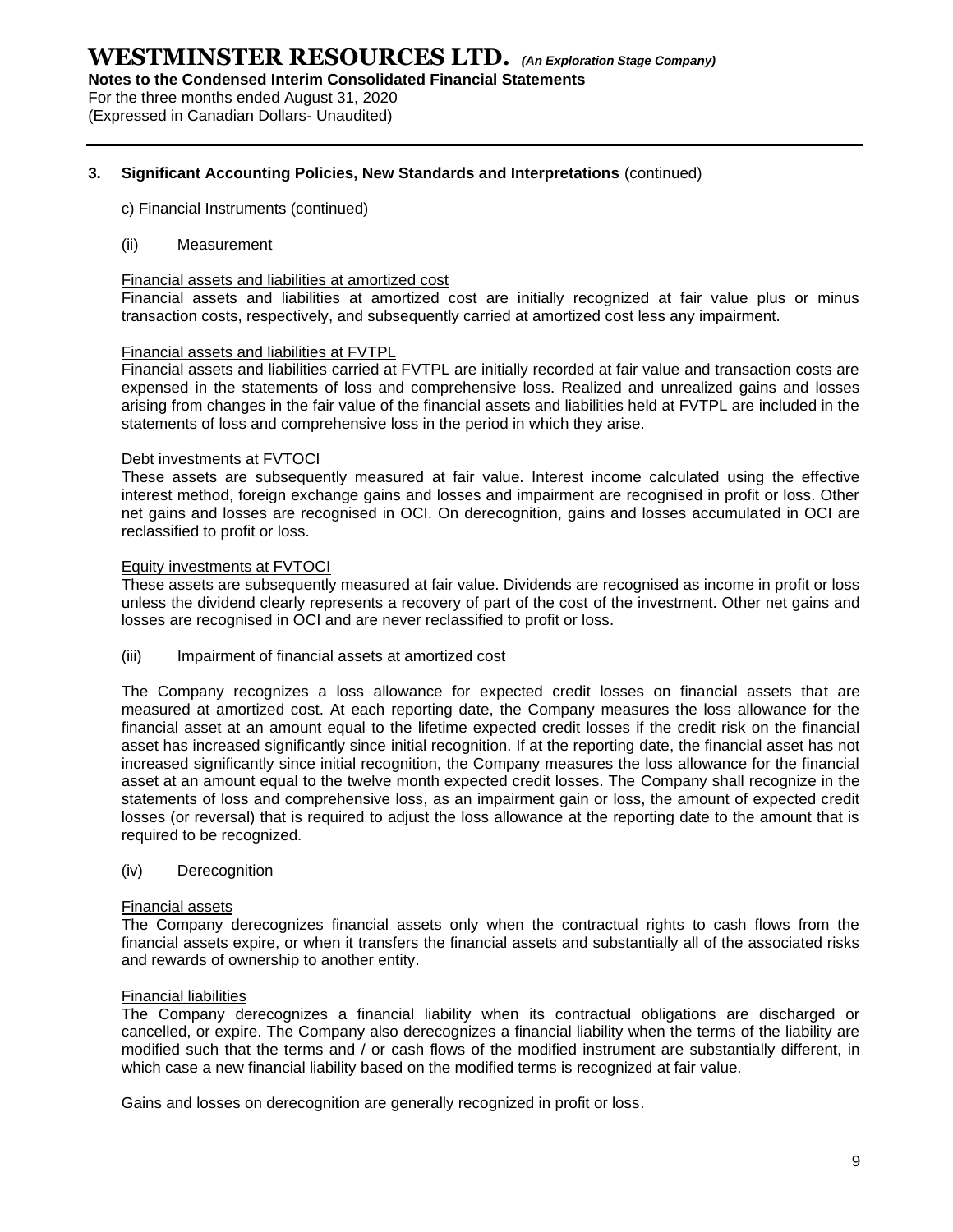**Notes to the Condensed Interim Consolidated Financial Statements**

For the three months ended August 31, 2020 (Expressed in Canadian Dollars- Unaudited)

#### **3. Significant Accounting Policies, New Standards and Interpretations** (continued)

c) Financial Instruments (continued)

#### Fair value hierarchy

The Company categorizes financial instruments measured at fair value at one of three levels according to the reliability of the inputs used to estimate fair values. The fair value of financial assets and financial liabilities in Level 1 are determined by reference to quoted prices in active markets for identical assets and liabilities. Financial assets and financial liabilities in Level 2 are valued using inputs other than quoted prices for which all significant inputs are based on observable market data. Level 3 valuations are based on inputs that are not based on observable market data.

The Company's measurement of fair value of financial instruments as at August 31, 2020 in accordance with the fair value hierarchy is as follows:

|                |   | Total  | Level        | Level 2 |        | Level 3 |
|----------------|---|--------|--------------|---------|--------|---------|
| Assets<br>Cash | ጦ | 23,280 | \$<br>23,280 | \$      | ሖ<br>Œ |         |
|                | w |        |              |         |        |         |

The Company's measurement of fair value of financial instruments as at May 31, 2020 in accordance with the fair value hierarchy is as follows:

|        |        | Total  |        | Level  |         | $\sim$<br>∟evel ′<br>∠   |         | Level 3                  |
|--------|--------|--------|--------|--------|---------|--------------------------|---------|--------------------------|
| Assets |        |        |        |        |         |                          |         |                          |
| Cash   | ጦ<br>w | 10,047 | ጦ<br>Ф | 10,047 | æ<br>۰D | $\overline{\phantom{0}}$ | ጦ<br>۰D | $\overline{\phantom{0}}$ |

#### d) Exploration and Evaluation Assets

Once the legal right to explore a property has been acquired, costs directly related to E&E expenditures are recognized and capitalized, in addition to the acquisition costs. These direct expenditures include such costs as materials used, surveying costs, drilling costs and payments made to contractors during the exploration phase. Costs not directly attributable to E&E activities, including general and administrative overhead costs, are expensed in the period in which they occur.

From time to time, the Company may acquire or dispose of properties pursuant to the terms of option agreements. Due to the fact that options are exercisable entirely at the discretion of the optionee, the amounts payable or receivable are not recorded. Option payments are recorded as E&E assets or recoveries when the payments are made or received.

When a project is deemed to no longer have commercially viable prospects to the Company, E&E expenditures in respect of that project are deemed to be impaired. As a result, those E&E expenditures, in excess of estimated recoveries, are written off to profit or loss. The Company assesses E&E assets for impairment when facts and circumstances suggest that the carrying amount of an asset may exceed its recoverable amount.

#### e) Equipment

Equipment is recorded at cost, less accumulated amortization and accumulated impairment losses. These assets are amortized using the following annual rates:

| Office furniture and equipment | 30% declining-balance |
|--------------------------------|-----------------------|
| Computer equipment             | 45% declining-balance |
| Field equipment                | 15% declining-balance |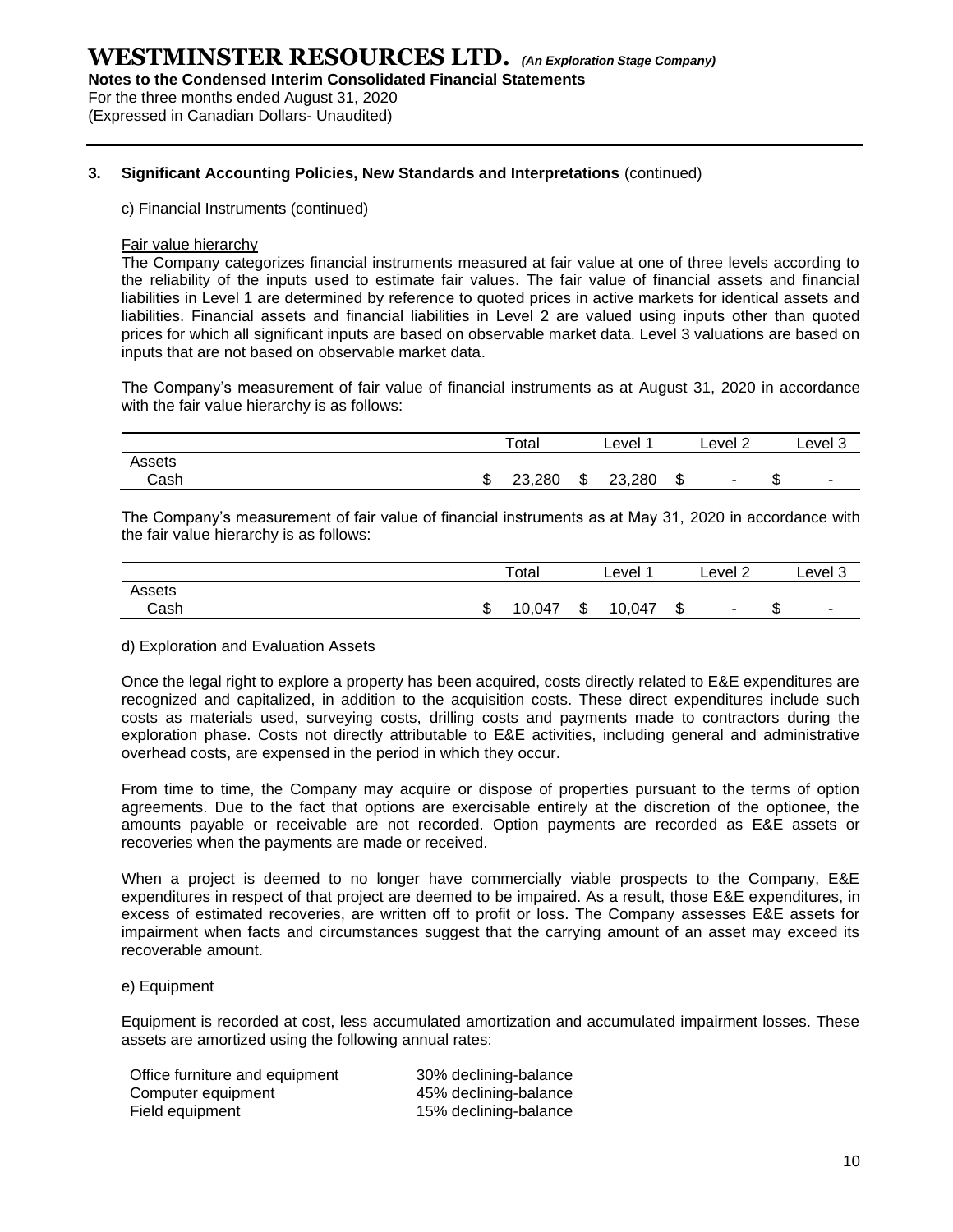**Notes to the Condensed Interim Consolidated Financial Statements**

For the three months ended August 31, 2020 (Expressed in Canadian Dollars- Unaudited)

#### **3. Significant Accounting Policies, New Standards and Interpretations** (continued)

#### f) Impairment of Non-Financial Assets

At the end of each reporting period the carrying amounts of the assets are reviewed to determine whether there is any indication that those assets are impaired. Impairment is recognized when the carrying amount of an asset exceeds its recoverable amount. The recoverable amount is the greater of the asset's fair value less costs to sell and value in use. Fair value is determined as the amount that would be obtained from the sale of the asset in an arm's length transaction between knowledgeable and willing parties. The impairment loss is recognized in profit or loss for the period.

Where an impairment loss subsequently reverses, the carrying amount of the asset is increased to the revised estimate of its recoverable amount, but to an amount that does not exceed the carrying amount had no impairment loss been recognized. A reversal of an impairment loss is recognized in profit or loss.

#### g) Reclamation Obligations

The Company recognizes the fair value of a legal or constructive liability for a reclamation obligation in the period in which it is incurred and when a reasonable estimate of fair value can be made. The carrying amount of the related long-lived asset is increased by the same amount as the liability. Changes in the liability for a reclamation obligation due to the passage of time will be measured by applying an interest method of allocation. The amount will be recognized as an increase in the liability and a financing expense in the statement of comprehensive income/loss. Changes resulting from revisions to the timing or the amount of the original estimate of undiscounted cash flows are recognized as an increase or a decrease to the carrying amount of the liability and the related long-lived asset.

#### h) Share Capital

Financial instruments issued by the Company are classified as equity only to the extent that they do not meet the definition of a financial liability or financial asset. The Company's common shares, share warrants and options are classified as equity instruments. Incremental costs directly attributable to the issue of new shares or options are recognized as a deduction from equity.

i) Valuation of Equity Units Issued in Private Placements

Proceeds received on the issuance of units, consisting of common shares and warrants, are first allocated to the fair value of the common shares with any residual value then allocated to warrants. The fair value of the common shares is determined by the closing quoted bid price on the issue date. The balance, if any, is allocated to the attached warrants and recorded in the reserve.

#### j) Share-based Payments

Where equity-settled share options are awarded to employees, the fair value of the options at the date of grant is recognized in profit or loss over the vesting period. Performance vesting conditions are taken into account by adjusting the number of equity instruments expected to vest at each reporting date so that, ultimately, the cumulative amount recognized over the vesting period is based on the number of options that eventually vest. Non-vesting conditions and market vesting conditions are factored into the fair value of the options granted. As long as all other vesting conditions are satisfied, a charge is made irrespective of whether these vesting conditions are satisfied. The cumulative expense is not adjusted for failure to achieve a market vesting condition or where a non-vesting condition is not satisfied.

Where the terms and conditions of options are modified before they vest, the increase in the fair value of the options, measured immediately before and after the modification, is also charged to the profit or loss over the remaining vesting period.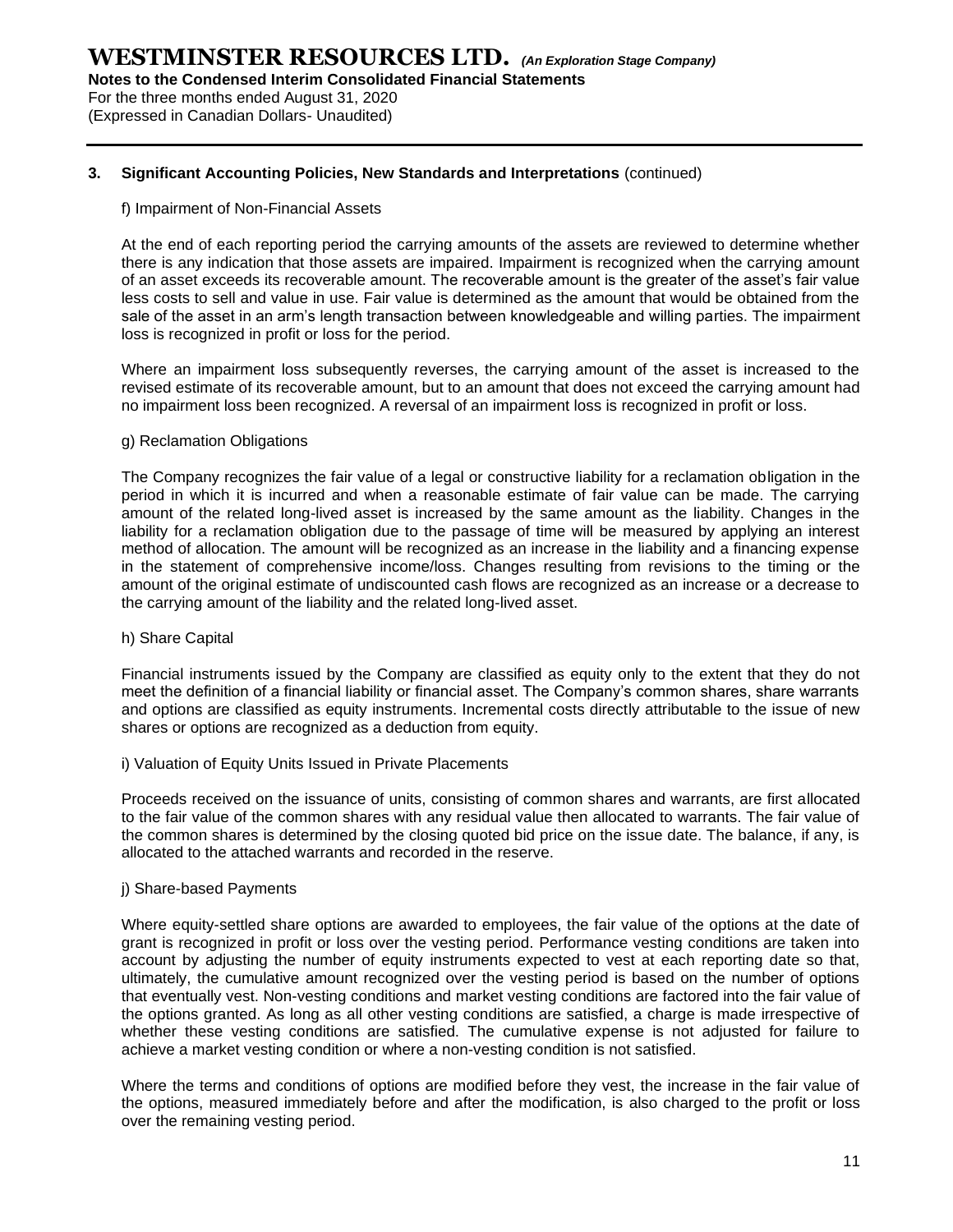**Notes to the Condensed Interim Consolidated Financial Statements**

For the three months ended August 31, 2020 (Expressed in Canadian Dollars- Unaudited)

#### **3. Significant Accounting Policies, New Standards and Interpretations** (continued)

#### j) Share-based Payments (continued)

Where equity instruments are granted to non-employees, they are recorded at the fair value of the goods or services received in profit or loss, unless they are related to the issuance of shares. Amounts related to the issuance of shares are recorded as a reduction of share capital. When the value of goods or services received in exchange for the share-based payment cannot be reliably estimated, the fair value is measured by use of a valuation model.

The expected life used in the model is adjusted, based on management's best estimate, for the effects of nontransferability, exercise restrictions and behavioural considerations.

All equity-settled share-based payments are reflected in share-based reserve, until exercised. Upon exercise, shares are issued from treasury and the amount reflected in reserves is credited to share capital, adjusted for any consideration paid. Where a grant of options is cancelled or settled during the vesting period, excluding forfeitures when vesting conditions are not satisfied, the Company immediately accounts for the cancellation as an acceleration of vesting and recognizes the amount that otherwise would have been recognized for services received over the remainder of the vesting period. Any payment made to the employee on the cancellation is accounted for as the repurchase of an equity interest, except to the extent the payment exceeds the fair value of the equity instrument granted, measured at the repurchase date. Any such excess is recognized as an expense.

#### k) Loss per Share

Basic loss per common share is computed by dividing the net loss for the year by the weighted average number of common shares outstanding for the period. Diluted per share amounts reflect the potential dilution that could occur if securities or other contracts to issue common shares were exercised or converted to common shares. The treasury stock method is used to determine the dilutive effect of stock options and other dilutive instruments. Under the treasury stock method, the weighted average number of common shares outstanding used in the calculation of diluted loss per share assumes that the deemed proceeds received from the exercise of stock options, share purchase warrants and their equivalents would be used to repurchase common shares of the Company at the average market price during the period.

#### l) Income Taxes

The Company follows the asset and liability method of accounting for income taxes. Under this method, deferred tax assets and liabilities are recognized for the future tax consequences attributable to differences between the financial statement carrying amounts of existing assets and liabilities, and their respective tax basis. Deferred tax assets and liabilities are measured using enacted or substantively enacted tax rates expected to apply to taxable income in the years in which those temporary differences are expected to be recovered or settled. The effect on deferred tax assets and liabilities of a change in tax rates is recognized in profit or loss in the period that includes the enactment date. Deferred tax assets also result from unused loss carry-forwards, resource related tax pools and other deductions. A deferred tax asset is recognized for unused tax losses, tax credits and deductible temporary differences to the extent that it is probable that future taxable profits will be available against which they can be utilized. Deferred tax assets are reviewed at each reporting date and are reduced to the extent that it is no longer probable that the related tax benefit will be realized.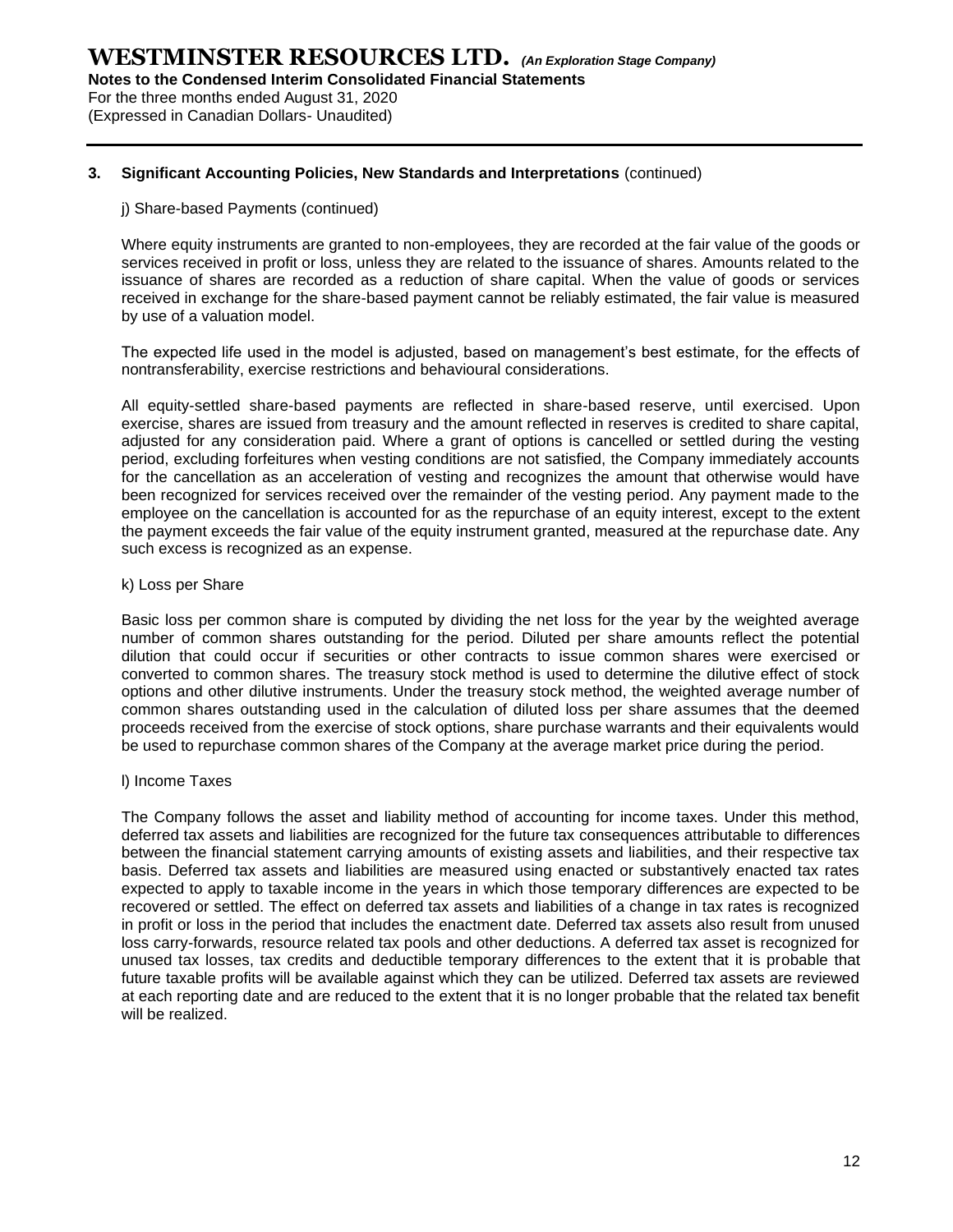**Notes to the Condensed Interim Consolidated Financial Statements**

For the three months ended August 31, 2020 (Expressed in Canadian Dollars- Unaudited)

#### **3. Significant Accounting Policies, New Standards and Interpretations** (continued)

#### m) Foreign Currency Translation

Transactions in currencies other than the functional currency are recorded at the rates of exchange prevailing on the date of the transactions. Monetary assets and liabilities denominated in foreign currencies are translated into Canadian dollars at the rate of exchange prevailing at the statement of financial position date. Non-monetary items are translated at the rate of exchange in effect when the amounts were acquired or obligations incurred. Non-monetary items measured at fair value are reported at the exchange rates in effect at the time of the transaction.

Exchange differences arising from the translations are recorded as a gain or loss on foreign currency translation in profit or loss.

#### n) Provisions

Provisions are recorded when a present legal or constructive obligation exists as a result of past events where it is probable that an outflow of resources embodying economic benefits will be required to settle the obligation, and a reliable estimate of the amount of the obligation can be made.

The amount recognized as a provision is the best estimate of the consideration required to settle the present obligation at the statement of financial position date, taking into account the risk and uncertainties surrounding the obligation. Where a provision is measured using the cash flows estimated to settle the present obligation, its carrying amount is the present value of those cash flows.

#### o) Leases

In January 2016, the IASB issued IFRS 16 Leases which replaces the previous leases standard, IAS 17 Leases. IFRS 16 eliminates the classification of leases as either operating leases or finance leases as is required by IAS 17 and, instead, introduces a single lessee accounting model. Lessors continue to classify leases as operating leases or finance leases, and account for those two types of leases differently. IFRS 16 is effective for periods beginning on or after January 1, 2019.

On adoption of IFRS 16, the Company recognized lease liabilities in relation to leases which had previously been classified as operating leases under the principles of IAS 17 Leases. These liabilities were measured at the present value of the remaining lease payments excluding renewal options as they are not expected to be exercised, discounted using the Company's incremental borrowing rate as of June 1, 2019. The weighted average incremental borrowing rate applied to the lease liabilities on June 1, 2019 was 10%.

The following is a reconciliation of total off-balance operating lease commitments at May 31, 2019 to the lease liabilities recognized at June 1, 2019:

| Total operating lease commitments<br>Less: short-term leases             | 322.732<br>- |
|--------------------------------------------------------------------------|--------------|
| Current operating lease liabilities before discounting                   | 322.732      |
| Discounted using incremental borrowing rate                              | (30,318)     |
| Total current lease liabilities recognized under IFRS 16 at June 1, 2019 | 292.414      |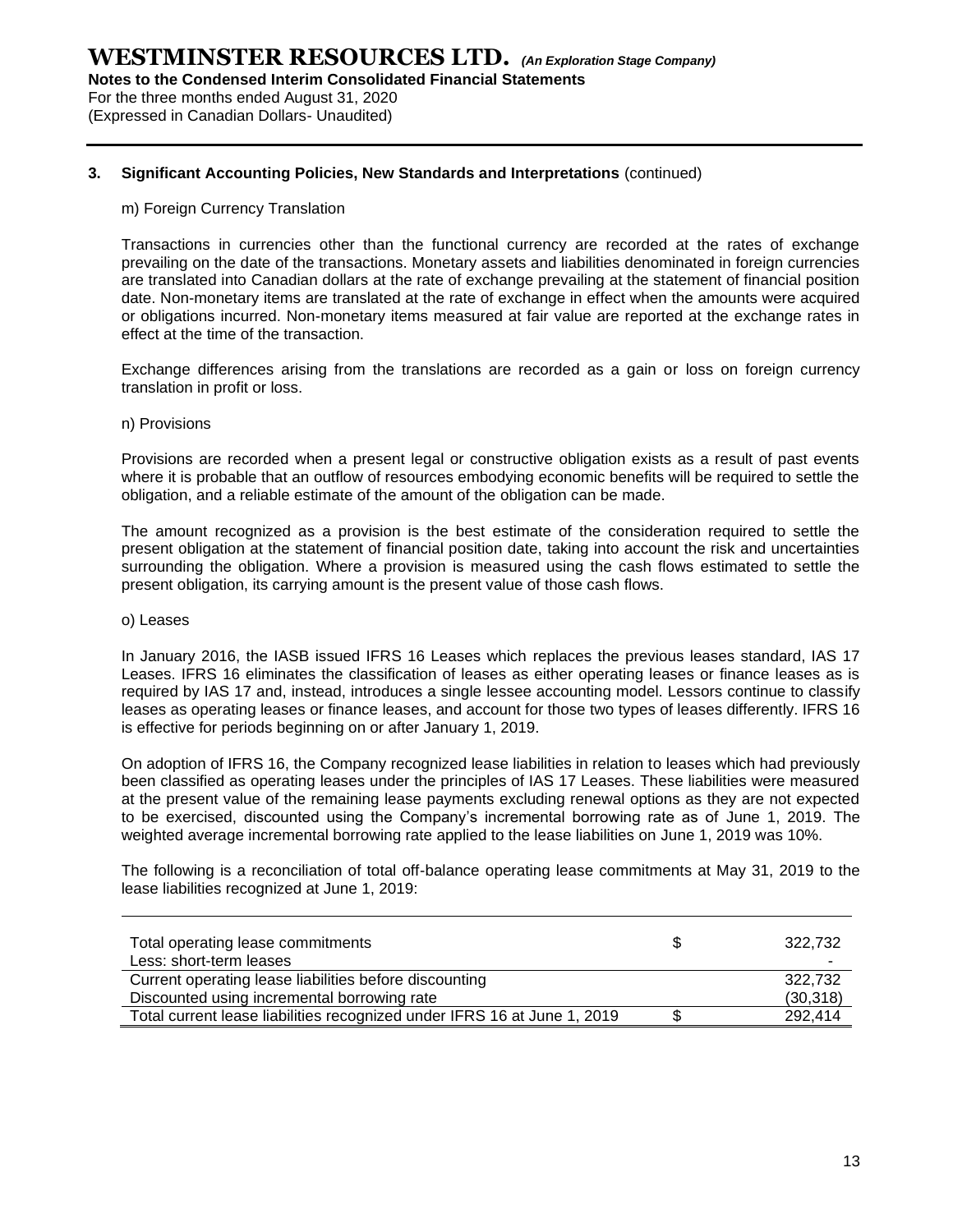**Notes to the Condensed Interim Consolidated Financial Statements**

For the three months ended August 31, 2020

(Expressed in Canadian Dollars- Unaudited)

#### **3. Significant Accounting Policies, New Standards and Interpretations** (continued)

#### o) Leases (continued)

The associated right-of-use asset for the property lease was measured on a retrospective basis as if the new rules had always been applied adjusted by the amount of any prepaid or accrued lease payments and deferred lease inducement relating to that lease recognized in the statement of financial position as at May 31, 2019. There were no onerous lease contracts that would have required an adjustment to the right-ofuse assets to the date of initial application.

The recognized right-of-use asset relates to the lease on the Canadian facilities. The change in accounting policy affected the following items in the statement of financial position on June 1, 2019:

- Right-of-use assets increased by \$292,414
- Lease liabilities increased by \$292,414

In applying IFRS 16 for the first time, the Company used the following practical expedients permitted by the standard:

- reliance on previous assessments on whether leases are onerous
- elected to account for the payments for short-term leases and leases of low-value assets as an expense in the statement of loss on a straight-line basis over the lease term
- the use of hindsight in determining the lease term where the contract contains options to extend or terminate the lease.

For the three months ended August 31, 2020 depreciation of the right of use asset was \$38,141. The right of use asset is depreciated on a straight-line basis over the term of the lease.

| Right of use asset, June 1, 2019    | 292.414    |
|-------------------------------------|------------|
| Depreciation of right of use asset  | (152, 564) |
| Right of use asset, May 31, 2020    | 139.850    |
| Depreciation of right of use asset  | (38, 141)  |
| Right of use asset, August 31, 2020 | 101,709    |

For the three months ended August 31, 2020, finance charges on the lease liability were \$3,390. The lease term matures on April 30, 2021.

| Balance at May 31, 2019                                  |               |
|----------------------------------------------------------|---------------|
| Office lease liability recognized on adoption of IFRS 16 | 292.414       |
| Office lease payments                                    | (166,613)     |
| Accretion                                                | 22,786        |
| Balance at May 31, 2020                                  | 148,587       |
| Office lease payments                                    | (42,578)      |
| Accretion                                                | 3,390         |
| Balance at August 31, 2020                               | 109,399       |
|                                                          |               |
|                                                          |               |
| Current lease liability                                  | \$<br>109,399 |
| Long-term lease liability                                |               |
| Total office lease liability at August 31, 2020          | 109.399       |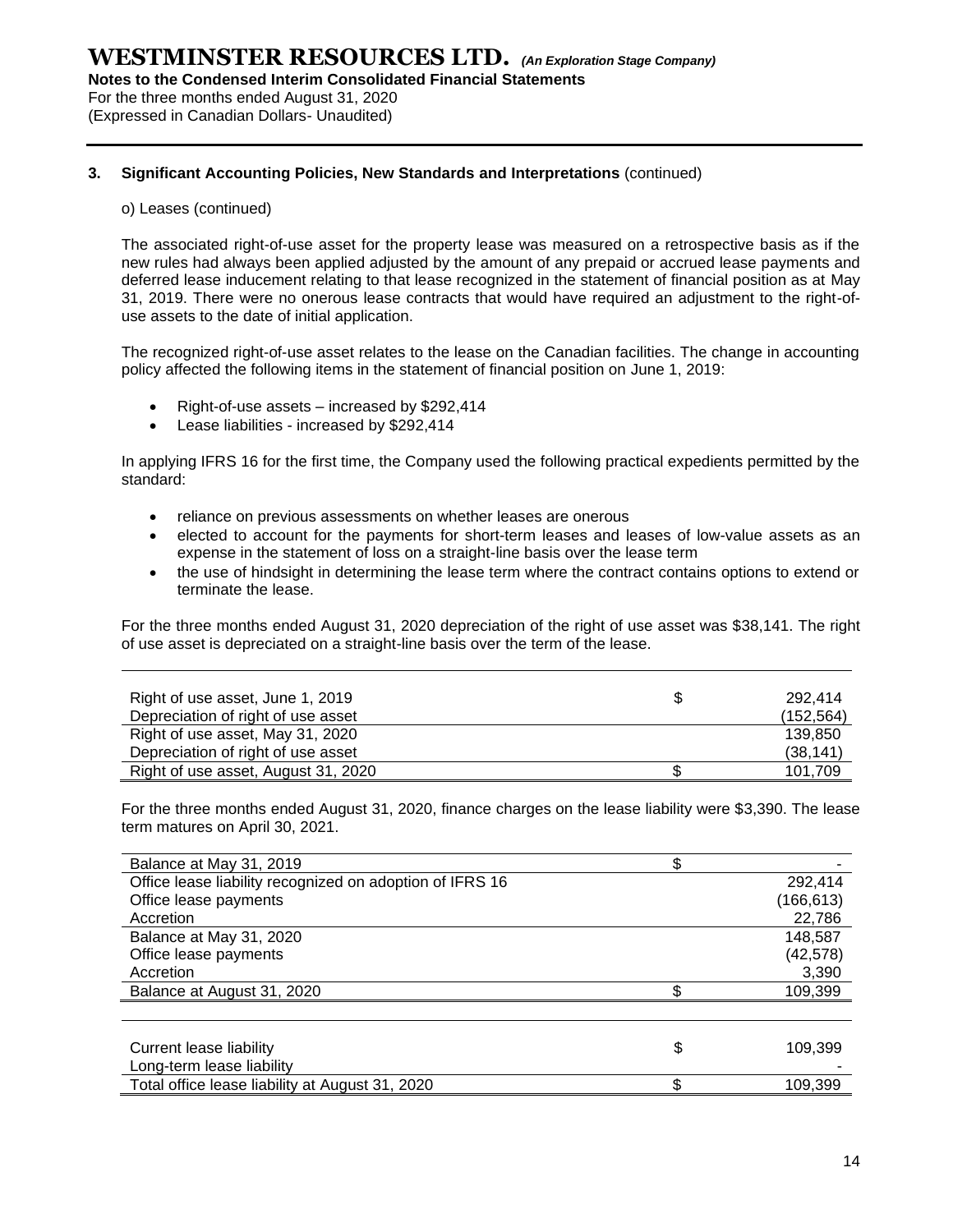**Notes to the Condensed Interim Consolidated Financial Statements**

For the three months ended August 31, 2020

(Expressed in Canadian Dollars- Unaudited)

#### **4. Exploration and Evaluation Assets**

The Company's interests in exploration and evaluation assets are located in Sonora, Mexico, Peru and Saskatchewan, Canada. The following table outlines the expenditures for the years ended May 31, 2020 and ending balance as at August 31, 2020:

|                                   |    | Balance as at |   | Balance as at |   |                        |    |                  | Balance as at |                 |  |
|-----------------------------------|----|---------------|---|---------------|---|------------------------|----|------------------|---------------|-----------------|--|
|                                   |    | May 31, 2019  |   |               |   | Additions May 31, 2020 |    | <b>Additions</b> |               | August 31, 2020 |  |
| Ilo Norte/Ilo Este Project, Peru: |    |               |   |               |   |                        |    |                  |               |                 |  |
| Acquisition costs                 | \$ | 3,008,203     | S | 26,506        | S | 3,034,709              | S  |                  | \$            | 3,034,709       |  |
| <b>Exploration expenditures</b>   |    |               |   |               |   |                        |    |                  |               |                 |  |
| Consulting and engineering        |    | 81,630        |   |               |   | 81,630                 |    |                  |               | 81,630          |  |
|                                   |    | 3,089,833     |   | 26,506        |   | 3,116,339              |    |                  |               | 3,116,339       |  |
| La Ronge, Saskatchewan:           |    |               |   |               |   |                        |    |                  |               |                 |  |
| Acquisition costs                 |    | 70,000        |   |               |   | 70,000                 |    |                  |               | 70,000          |  |
|                                   |    | 70,000        |   |               |   | 70,000                 |    |                  |               | 70,000          |  |
|                                   |    |               |   |               |   |                        |    |                  |               |                 |  |
|                                   | S  | 3,159,833     |   | 26,506        |   | 3,186,339              | \$ |                  |               | 3,186,339       |  |

#### **a) Ilo Norte and Ilo Este, Peru**

On February 6, 2018, the Company signed an agreement, subsequently amended, to acquire a 100% interest in a portfolio of concessions in southern Peru. This transaction closed in July 2018.

As consideration, the Company:

- i) paid \$189,525 (US\$150,000) on signing of the agreement;
- ii) issued 3,800,000 common shares with a fair value of \$2,470,000 during the year ended May 31, 2019;
- $\frac{1}{10}$  issued 190,000 finder fee shares with a fair value of \$123,500 during the year ended May 31, 2019; and
- iv) owes US\$100,000 as a final payment (\$135,263 included in accrued liabilities). The payment is due on October 31, 2020 and the Company plans to settle the debt in shares (Note 13 ii).

#### **b) La Ronge, Saskatchewan**

During the year ended May 31, 2019, the Company earned a 50% interest in two mineral claims located in the La Ronge district of Saskatchewan by issuing 400,000 common shares with a fair value of \$70,000. The Company has the option to earn an additional 30% in the property by making the following payments:

|                                | Number of<br><b>Common</b><br><b>Shares</b> | <b>Exploration</b><br><b>Expenditures</b> | Ownership<br><b>Interest</b> |
|--------------------------------|---------------------------------------------|-------------------------------------------|------------------------------|
| On or before December 11, 2020 | 400,000                                     | \$<br>100.000                             | 10%                          |
| On or before December 11, 2021 |                                             | 100,000                                   | 10%                          |
| On or before December 11, 2022 | -                                           | 200,000                                   | 10%                          |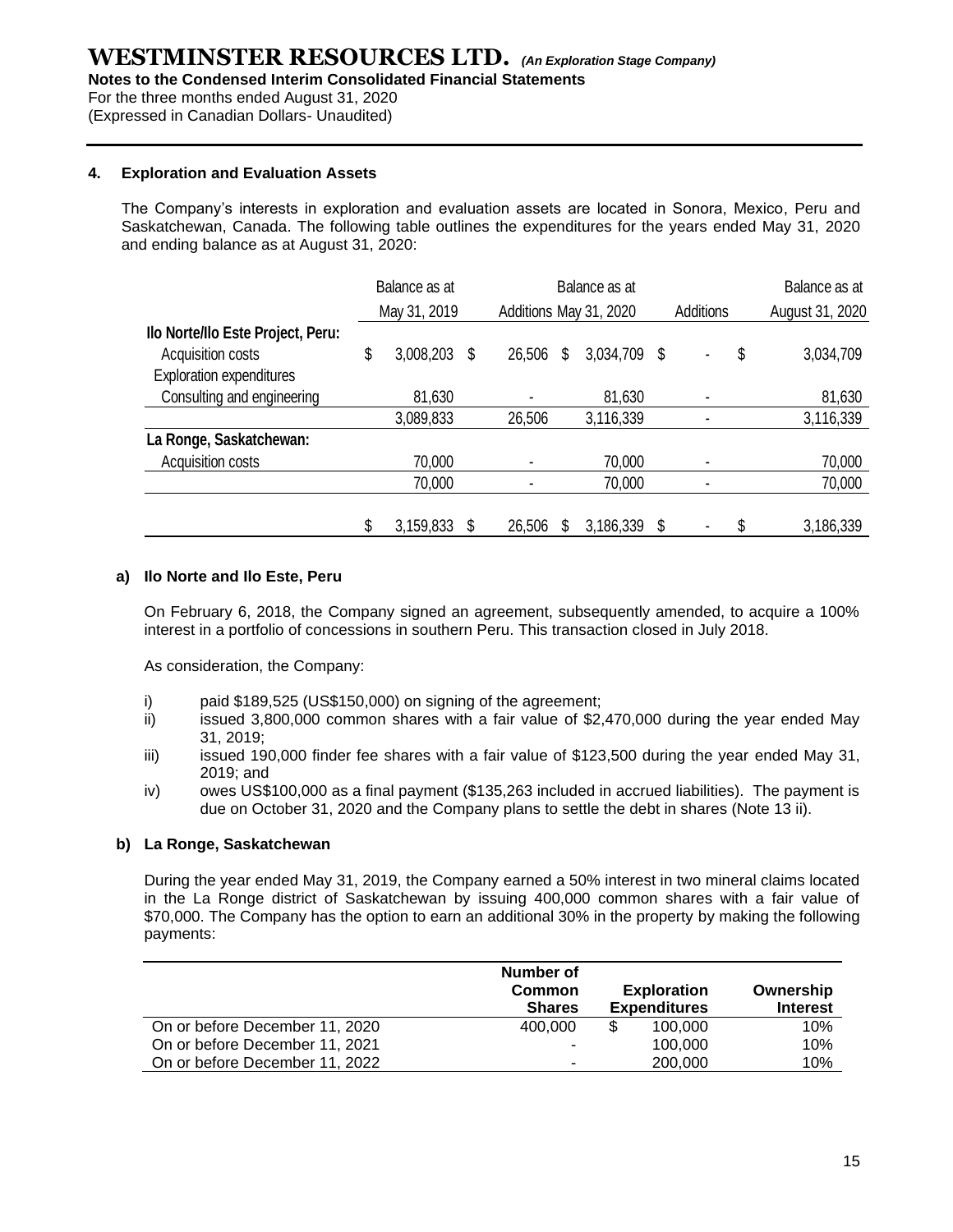**Notes to the Condensed Interim Consolidated Financial Statements**

For the three months ended August 31, 2020

(Expressed in Canadian Dollars- Unaudited)

#### **5. Share Capital and Reserves**

*a) Authorized* 

The Company is authorized to issue an unlimited number of common shares without par value.

#### *b) Private Placements and Share Issuances*

During the period ended August 31, 2020 and the year ended May 31, 2020, the Company did not have any share activities.

*c) Stock Options*

The Company has a stock option plan (the "Plan") in place that allows for the reservation of common shares issuable under the Plan to a maximum of 10% of the number of issued and outstanding common shares of the Company at any given time. The exercise price of any stock option granted under the plan may not be less than the closing price of the Company's shares on the last business day immediately preceding the date of grant.

There were no outstanding stock options as at August 31, 2020.

A summary of the status of the Company's stock options as at May 31, 2020 is presented below:

|          |              |           |                          |                                  | Remaining     |                |   |
|----------|--------------|-----------|--------------------------|----------------------------------|---------------|----------------|---|
| Exercise | Balance at   |           | Balance at Expiry        |                                  | contractual   | Number of      |   |
| Price    | May 31, 2019 | Expired   | May 31, 2020 Date        |                                  | life in vears | options vested |   |
| 1.55     | 270,000      | (270.000) | -                        | August 10, 2019                  | -             |                | - |
| Totals:  | 270,000      | (270,000) | $\overline{\phantom{a}}$ |                                  | -             |                | - |
|          | 1.55         | 1.55      | -                        | Weighted average exercise prices |               |                |   |

#### *d) Share Purchase Warrants*

|          |      |              |                          |  |                      |                                       | Remaining     |
|----------|------|--------------|--------------------------|--|----------------------|---------------------------------------|---------------|
| Exercise |      | Balance at   |                          |  | Balance at Expiry    |                                       | contractual   |
| Price    |      | May 31, 2020 | Expired                  |  | August 31, 2020 Date |                                       | life in years |
|          | 0.80 | 1,630,000    |                          |  |                      | 1,630,000 May 24, 2022                | 1.98          |
|          | 0.80 | 774,000      |                          |  |                      | 774,000 June 15, 2022                 | 2.04          |
|          |      | 2,404,000    |                          |  | 2,404,000            |                                       | 2.00          |
|          |      | 0.80         | $\overline{\phantom{a}}$ |  |                      | 0.80 Weighted average exercise prices |               |

As at August 31, 2020, all of the above warrants were exercisable.

|          |      |              |           |    |                   |                                       | Remaining     |
|----------|------|--------------|-----------|----|-------------------|---------------------------------------|---------------|
| Exercise |      | Balance at   |           |    | Balance at Expiry |                                       | contractual   |
| Price    |      | May 31, 2019 | Expired   |    | May 31, 2020 Date |                                       | life in years |
| S        | 0.80 | 1,630,000    |           |    |                   | 1,630,000 May 24, 2022                | 1.98          |
|          | 0.80 | 774,000      |           |    |                   | 774,000 June 15, 2022                 | 2.04          |
|          | 1.75 | 802,000      | (802,000) |    |                   | August 11, 2019                       |               |
|          |      | 3,206,000    | (802,000) |    | 2.404.000         |                                       | 2.00          |
|          |      | 1.04         | 1.75      | -S |                   | 0.80 Weighted average exercise prices |               |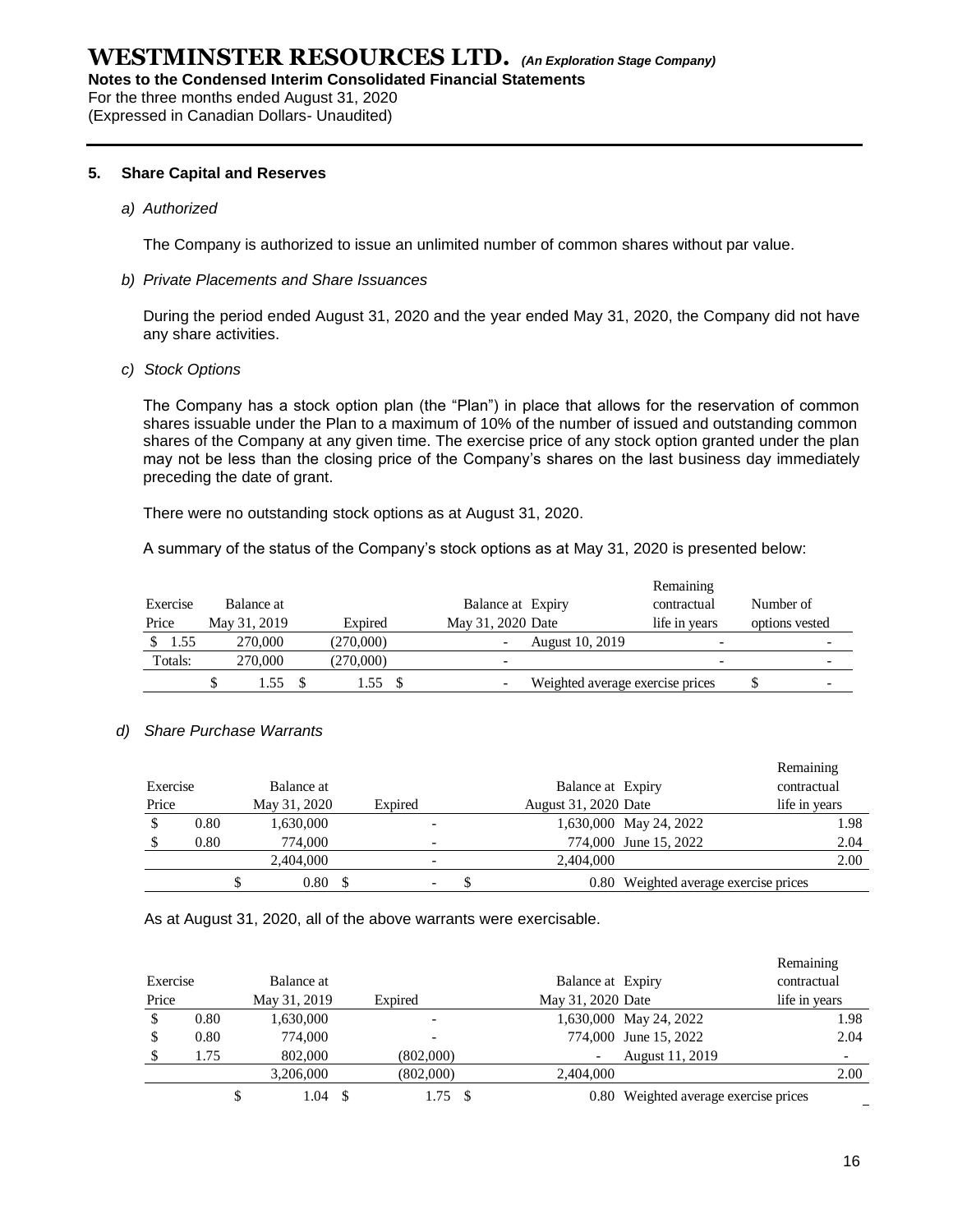**Notes to the Condensed Interim Consolidated Financial Statements**

For the three months ended August 31, 2020

(Expressed in Canadian Dollars- Unaudited)

#### **6. Related Party Transactions**

Key management personnel are persons responsible for planning, directing and controlling the activities of the entity, and include all directors and officers. Key management compensation during the three months ended August 31, 2020 and 2019 were as follows:

|                     | Three months ended | Three months ended |
|---------------------|--------------------|--------------------|
|                     | August 31, 2020    | August 31, 2019    |
| Short-term benefits | 18.000             | 61.500             |

Included in short term benefits are the following:

- (i) \$Nil (2019 \$30,000) in management fees paid or accrued to a company controlled by Jason Cubitt, the Company's Chief Executive Officer.
- (ii) \$3,000 (2019 \$Nil) in consulting fees paid or accrued to Rachel Chae, the Company's Chief Financial Officer.
- (iii) \$Nil (2019 \$16,500) in consulting fees paid or accrued to a company controlled by Alain Voisin, the Company's former Chief Financial Officer.
- (iv) \$15,000 (2019 \$15,000) in director fees accrued to Christopher Gale, a director of the Company.

Included in accounts receivable is \$117,455 (May 31, 2020 - \$117,455) receivable from Jaxon Mining Inc., a Company which formerly had a shared Chief Financial Officer and shared directors, for former shared office space and administrative expenses. During the three months ended August 31, 2020, the Company received \$Nil (May 31, 2020 - \$31,500) from Jaxon Mining Inc. for former shared office and administrative expenses.

Included in accounts payable and accrued liabilities is \$214,648 (May 31, 2020 - \$198,598) in key management compensation payable to directors, officers and a former officer.

Included in accounts payable and accrued liabilities is \$314,606 (May 31, 2020 - \$314,606) due to Latin Resources Limited, a company with a common director.

The optionor of the La Ronge, Saskatchewan property described in Note 4(b) is a company with a common director.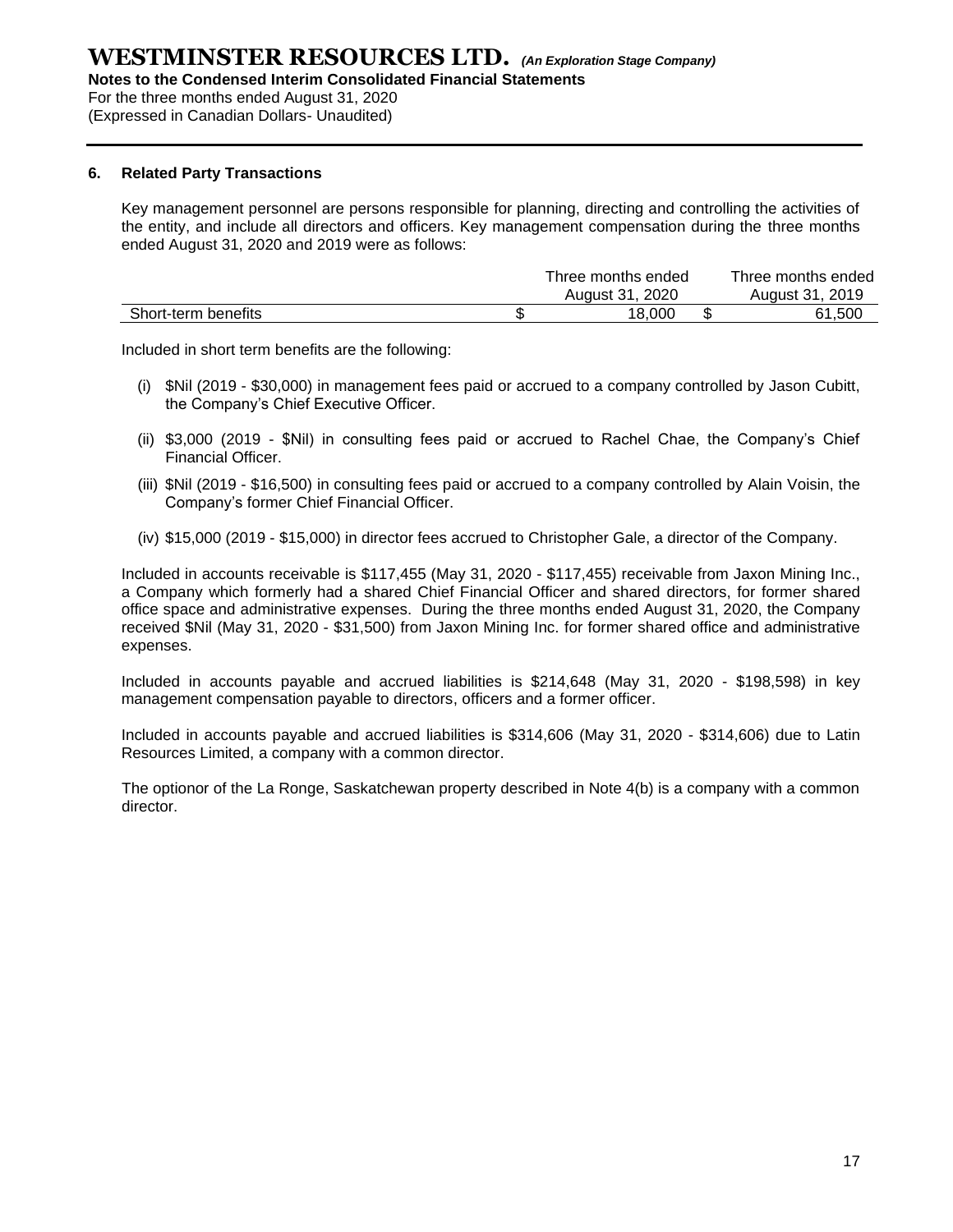For the three months ended August 31, 2020

(Expressed in Canadian Dollars- Unaudited)

#### **7. Equipment**

|                                | <b>Office</b> |              |                 |          |
|--------------------------------|---------------|--------------|-----------------|----------|
|                                | furniture and | <b>Field</b> | <b>Computer</b> |          |
|                                | equipment     | equipment    | equipment       | Total    |
|                                | $-$ \$ -      | - \$ -       | $-$ \$ -        | $-$ \$ - |
| Cost:                          |               |              |                 |          |
| Balance, May 31, 2019 and 2020 | 94,962        | 74,353       | 26,428          | 195,743  |
| Additions                      |               |              |                 |          |
| Balance, August 31, 2020       | 94,962        | 74,353       | 26,428          | 195,743  |
|                                |               |              |                 |          |
| Accumulated amortization:      |               |              |                 |          |
| Balance, May 31, 2019          | 92,613        | 61,627       | 24,831          | 179,071  |
| Charge for the year            | 705           | 1,909        | 718             | 3,332    |
| Balance, May 31, 2020          | 93,318        | 63,536       | 25,549          | 182,403  |
| Charge for the period          | 123           | 406          | 99              | 628      |
| Balance, August 31, 2020       | 93,441        | 63,942       | 25,648          | 183,031  |
|                                |               |              |                 |          |
| Net book value:                |               |              |                 |          |
| Balance, May 31, 2020          | 1,644         | 10,817       | 879             | 13,340   |
| Balance, August 31, 2020       | 1,521         | 10,411       | 780             | 12,712   |

#### **8. Short-Term Borrowing**

The Company has entered into arrangements with four lenders to provide funds on a short-term basis.

The arrangement with the first arm's length lender is for up to \$16,000, repayable on demand, with an annual interest rate of 5%. As at August 31, 2020, the amount of \$16,789 including accrued interest was outstanding.

The arrangement with the second arm's length lender is for an amount of \$26,506, repayable on demand with no provision for interest and preferred creditor status. During the year ended May 31, 2020, the loan of \$26,506 was assigned to Ore Capital Partners Ltd., a company formerly controlled by Jason Cubitt, the Company's Chief Executive Officer. As at May 31, 2020, the amount of \$Nil was outstanding.

The arrangement with the third lender is with Ore Capital Partners Ltd., a company formerly controlled by Jason Cubitt, the Company's Chief Executive Officer, for an amount of \$24,510, repayable on demand with no provision for interest. As at August 31, 2020, a total of \$51,016 was outstanding.

On September 12, 2019, as amended October 21, 2019, an arrangement was entered into with a fourth arm's length lender to provide funds of up to \$100,000, repayable on demand, with an annual interest rate of 10%, and preferred creditor status. During the period ended August 31, 2020, the Company received additional \$35,500. As at August 31, 2020, the amount of \$113,585 including accrued interest was outstanding.

As at August 31, 2020, a combined total of \$181,390 in short-term borrowing including accrued interest was outstanding.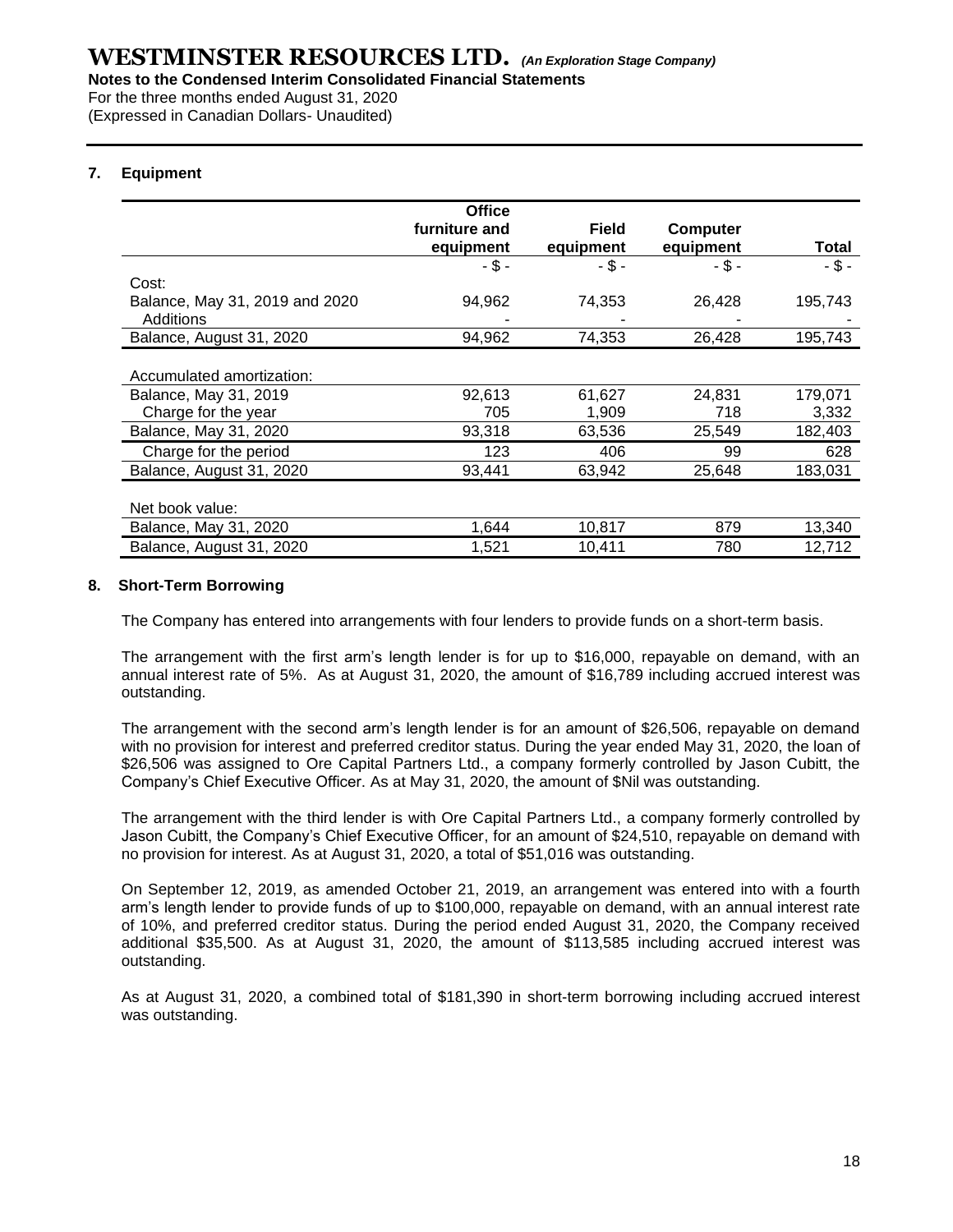For the three months ended August 31, 2020

(Expressed in Canadian Dollars- Unaudited)

#### **9. Management of Capital**

The Company's objectives when managing capital are to safeguard the Company's ability to continue as a going concern in order to pursue the sourcing and exploration of its resource property. The Company does not have any externally imposed capital requirements to which it is subject.

The Company considers the aggregate of its share capital, reserves and deficit as capital. The Company manages the capital structure and makes adjustments to it in light of changes in economic conditions and the risk characteristics of the underlying assets. To maintain or adjust the capital structure, the Company may attempt to issue new shares or dispose of assets or adjust the amount of cash. The strategy is unchanged from prior year.

#### **10. Financial Instruments and Financial Risk**

The Company's financial instruments consist of cash, accounts receivable, accounts payable and accrued liabilities, and short-term borrowing. The fair values of these financial instruments approximate their carrying values.

An entity classifies fair value measurements using a fair value hierarchy that reflects the significance of the inputs used in making the measurement. The fair value hierarchy has the following levels:

Level 1 - quoted prices (unadjusted) in active markets for identical assets or liabilities;

Level 2 - inputs other than quoted prices included in Level 1 that are observable for the asset or liability, either directly (i.e. as prices) or indirectly (i.e. derived from prices); and

Level 3 - inputs for the asset or liability that are not based on observable market data (unobservable inputs).

Fair Value of Financial Instruments

The Company's financial assets include cash and are classified as Level 1. The carrying value of the remaining financial instruments approximates their fair values due to the relatively short periods of maturity of these instruments.

Financial risk management objectives and policies

The risks associated with the Company's financial instruments and the policies on how to mitigate these risks are set out below.

Management manages and monitors these exposures to ensure appropriate measures are implemented on a timely and effective manner.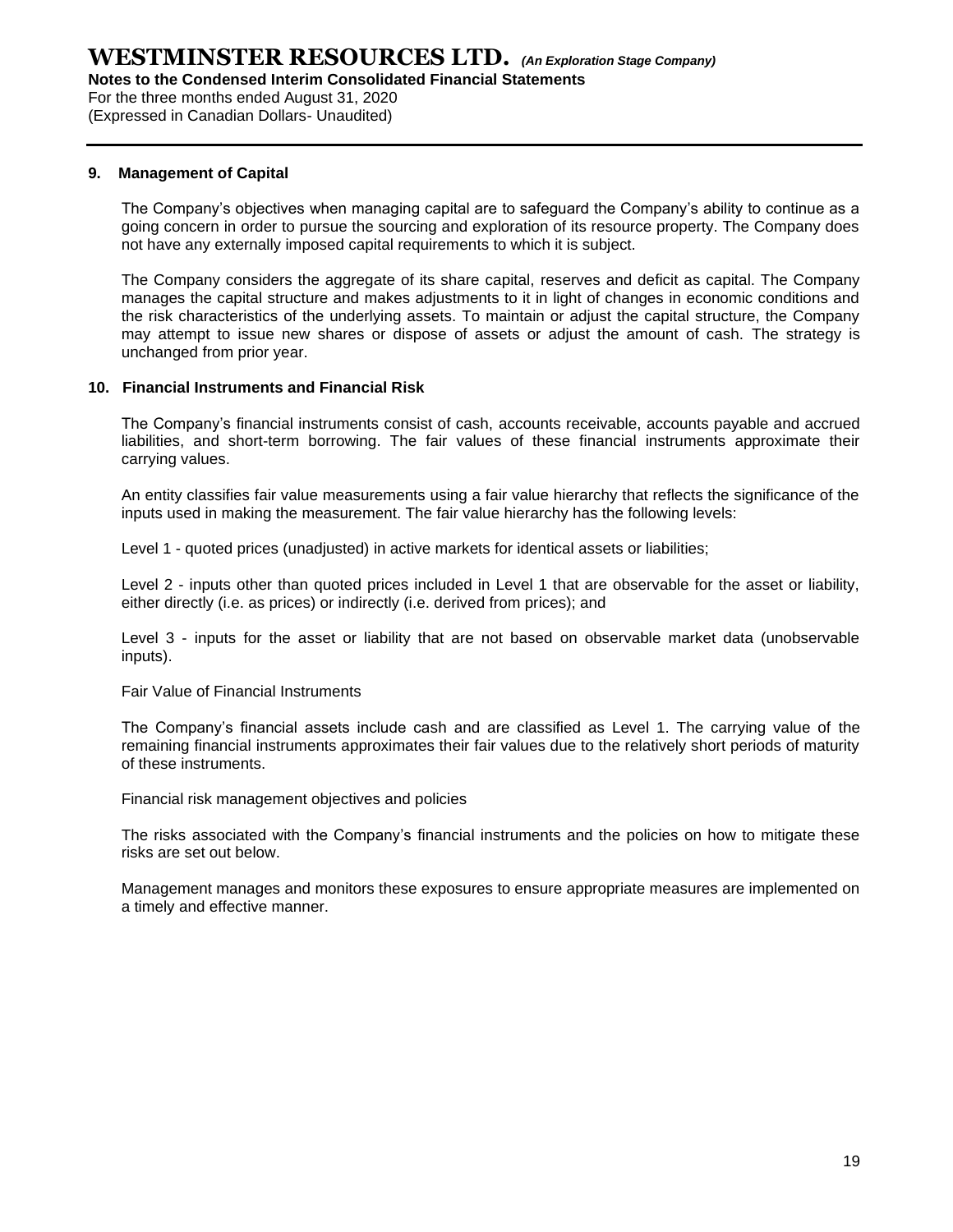**Notes to the Condensed Interim Consolidated Financial Statements**

For the three months ended August 31, 2020

(Expressed in Canadian Dollars- Unaudited)

#### **10. Financial Instruments and Financial Risk** (continued)

#### Currency risk

The Company's expenses are denominated in Canadian dollars. The Company's corporate office is based in Canada and current exposure to exchange rate fluctuations is minimal.

The Company does not have any significant foreign currency denominated monetary liabilities.

The Company is exposed to currency risk to the extent that expenditures incurred by the Company are denominated in currencies other than the Canadian dollar (primarily Mexican pesos). The Company does not manage currency risk through hedging or other currency management tools.

The Company's net exposure to foreign currency risk is as follows:

|                          | August 31,<br>2020<br><b>US Dollars</b> |                 | May 31,<br>2020<br><b>US Dollars</b> |                 | August 31,<br>2020<br><b>Mexican Pesos</b> |            |  | May 31,<br>2020<br><b>Mexican Pesos</b> |  |
|--------------------------|-----------------------------------------|-----------------|--------------------------------------|-----------------|--------------------------------------------|------------|--|-----------------------------------------|--|
| Cash<br>Accounts payable | \$                                      | 21<br>(233,343) |                                      | 21<br>(231,863) |                                            | (511, 559) |  | (511,559)                               |  |
| Net                      |                                         | (233,322)       |                                      | (231,842)       | S                                          | (511,559)  |  | (511,559)                               |  |

#### Interest rate risk

The Company is exposed to interest rate risk on the variable rate of interest earned on bank deposits. The fair value interest rate risk on bank deposits is insignificant as the deposits are short-term.

The Company has not entered into any derivative instruments to manage interest rate fluctuations.

#### (i) Credit risk

Credit risk is the risk of loss associated with the counterparty's inability to fulfill its payment obligations. Financial instruments that potentially subject the Company to concentrations of credit risks consist principally of cash. To minimize the credit risk the Company places these instruments with a high quality financial institution.

#### (ii) Liquidity risk

Liquidity risk is the risk that the Company will not be able to meet its financial obligations as they fall due. The Company has a planning and budgeting process in place to help determine the funds required to support the Company's normal operating requirements on an ongoing basis. The Company ensures that there are sufficient funds to meet its short-term business requirements, taking into account its anticipated cash flows from operations and its holdings of cash.

As at August 31, 2020, the cash balance of \$23,280 (May 31, 2020 - \$10,047) would not be sufficient to meet the cash requirements for the Company's administrative overhead, maintaining its E&E assets and continuing with its exploration programs in the following twelve months. The Company will be required to raise additional capital in the future to fund its operations. Liquidity risk is assessed as high.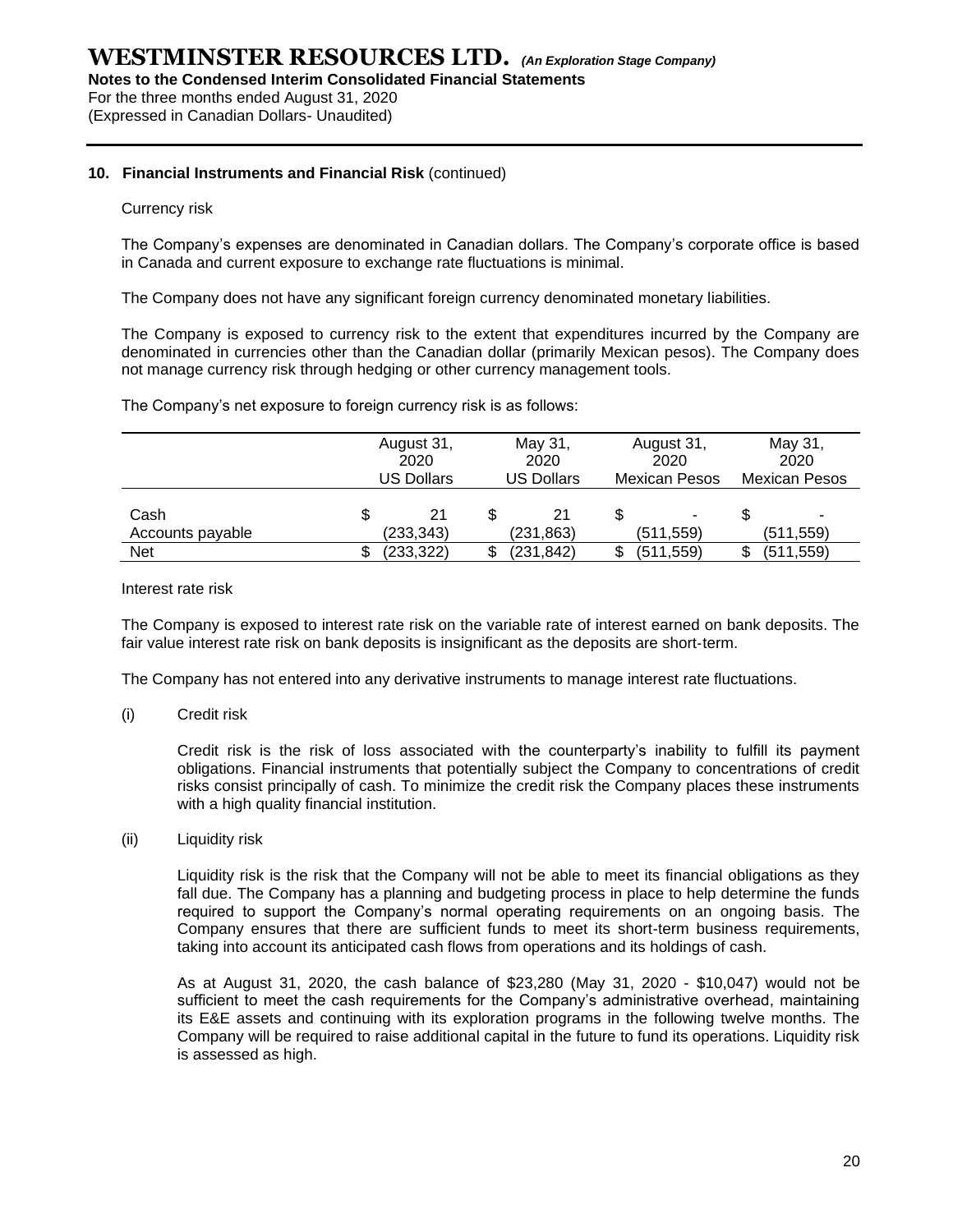For the three months ended August 31, 2020

(Expressed in Canadian Dollars- Unaudited)

#### **10. Financial Instruments and Financial Risk** (continued)

Interest rate risk (continued)

#### (ii) Liquidity risk (continued)

The following is an analysis of the contractual maturities of the Company's non-derivative financial liabilities at August 31, 2020:

|                                                               | Within<br>60 days                   |    | <b>Between</b><br>$61-90$ days | More than<br>90 days |  |
|---------------------------------------------------------------|-------------------------------------|----|--------------------------------|----------------------|--|
| Accounts payable<br>Accrued liability<br>Short-term borrowing | \$<br>459,830<br>999,286<br>181,390 | \$ | ٠<br>-<br>۰                    | \$<br>۰<br>۰         |  |
|                                                               | 1,640,506                           | S  | ٠                              | ۰                    |  |

The following is an analysis of the contractual maturities of the Company's non-derivative financial liabilities at May 31, 2020:

|                                                                      | Within<br>60 days                   |    | <b>Between</b><br>$61-90$ days |    | More than<br>90 days |
|----------------------------------------------------------------------|-------------------------------------|----|--------------------------------|----|----------------------|
| Accounts payable<br><b>Accrued liability</b><br>Short-term borrowing | \$<br>410,798<br>972,661<br>144,218 | \$ | ۰<br>-                         | \$ | ۰<br>۰<br>۰          |
|                                                                      | 1,527,677                           | S  |                                | æ  | ۰                    |

#### Market Risk

Market risk is the risk that the fair value of, or future cash flows from, the Company's financial instruments will significantly fluctuate due to changes in market prices. The value of financial instruments can be affected by changes in interest rates, foreign currency rates and other price risk.

#### Other price risk

Other price risk is the risk that the fair value or future cash flows of a financial instrument will fluctuate due to changes in market prices, other than those arising from interest rate risk or currency risk. The Company is not exposed to other price risk.

#### **11. Segmented Information**

The Company operates in a single reportable operating segment, being the exploration and development of mineral properties. Summarized financial information for the geographic segments the Company operates in are as follows:

|                                   |   | Peru      |    | Canada |    | Total     |
|-----------------------------------|---|-----------|----|--------|----|-----------|
| August 31, 2020                   |   |           |    |        |    |           |
| Capital assets                    | S |           | S  | 12,712 | S  | 12,712    |
| Exploration and evaluation assets |   | 3,116,339 |    | 70,000 |    | 3,186,339 |
|                                   |   | 3,116,339 | \$ | 82,712 |    | 3,199,051 |
| May 31, 2020                      |   |           |    |        |    |           |
| Capital assets                    | S |           | \$ | 13,340 | \$ | 13,340    |
| Exploration and evaluation assets |   | 3,116,339 |    | 70,000 |    | 3,186,339 |
|                                   |   | 3,116,339 | \$ | 83.340 |    | 3,199,679 |